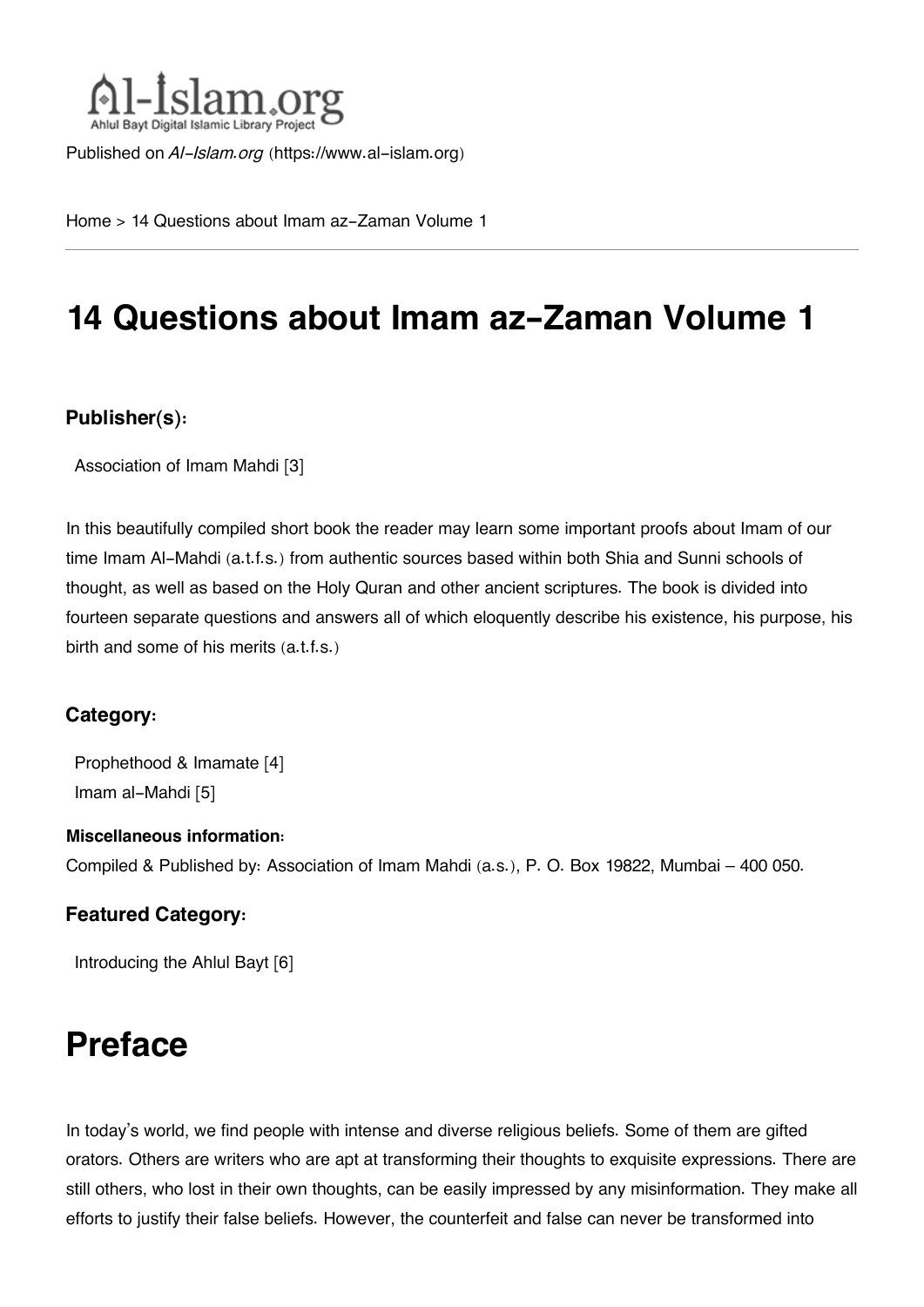genuine and fair. Thus, deviation from truth becomes their as well as their proponents' destiny.

The example of Ibn Khaldun in this context is quite relevant. He was skeptical about the belief in Imam Mahdi (a.t.f.s). However, the Muslim world at large agrees that the Holy Prophet (s.a.w.a.) had twelve successors. The first of whom is 'Ali (a.s.) and the remaining eleven are from the children of 'Ali (a.s.) and Fatimah (s.a.). The twelfth of them will be Mahdi (a.t.f.s.) who will fill this earth will justice and equity just as it would be fraught with injustice and oppression. The Holy Prophet (s.a.w.a.) has made many such prophecies.

Another example is that of Haafez Jalaluddin Suyuti who displays his startling ignorance by enumerating these twelve successors thus: The four rightly guided Caliphs, four Caliphs from Bani Umayyah and two from Bani Abbas; he considers the last two as unknown.

But reliable traditions establish that the twelfth one will rise in the last age and will fill the earth with absolute justice and equity. Another authentic tradition accepted by all Sunni Scholars is: "Anyone who dies without recognizing the Imam of his time dies the death of ignorance". Such evident traditions that cannot be rejected are then easily subjected to misinterpretation, which in turn lead to baseless and absurd justifications. In the horde of these justifications, the feeble voice of the one crying for his Imam (a.t.f.s.) is drowned. The voice that directs towards "Hazrat Hujjat Ibn al-Hasan (a.t.f.s.)" the last leader of the oppressed is subdued. As a result, doubts arise not only among the deniers but also among the believers.

This book is thus meant to address the doubts that have invaded the hearts of those who are skeptical and also to respond to the queries that may arise in the minds of others. It's an effort to help in protecting ourselves from the present sinful and corrupt atmosphere. At the same time, it is also for strengthening our recognition of our last Imam (a.t.f.s.).

The life of this world is short and will soon come to an end. However, it will be subjected to a strict reckoning in the Hereafter. None can escape this accounting. Only the one who will be under the pleasant protection of his Imam (a.t.f.s.) will be rescued.

O Lord! Keep us steadfast on the belief of Your last Hujjat (a.t.f.s.) till our last breadth. Ameen!

## **Question 1**

What is the purpose of the belief in "Mahdawiyyah" and when did it originate?

### **Reply:**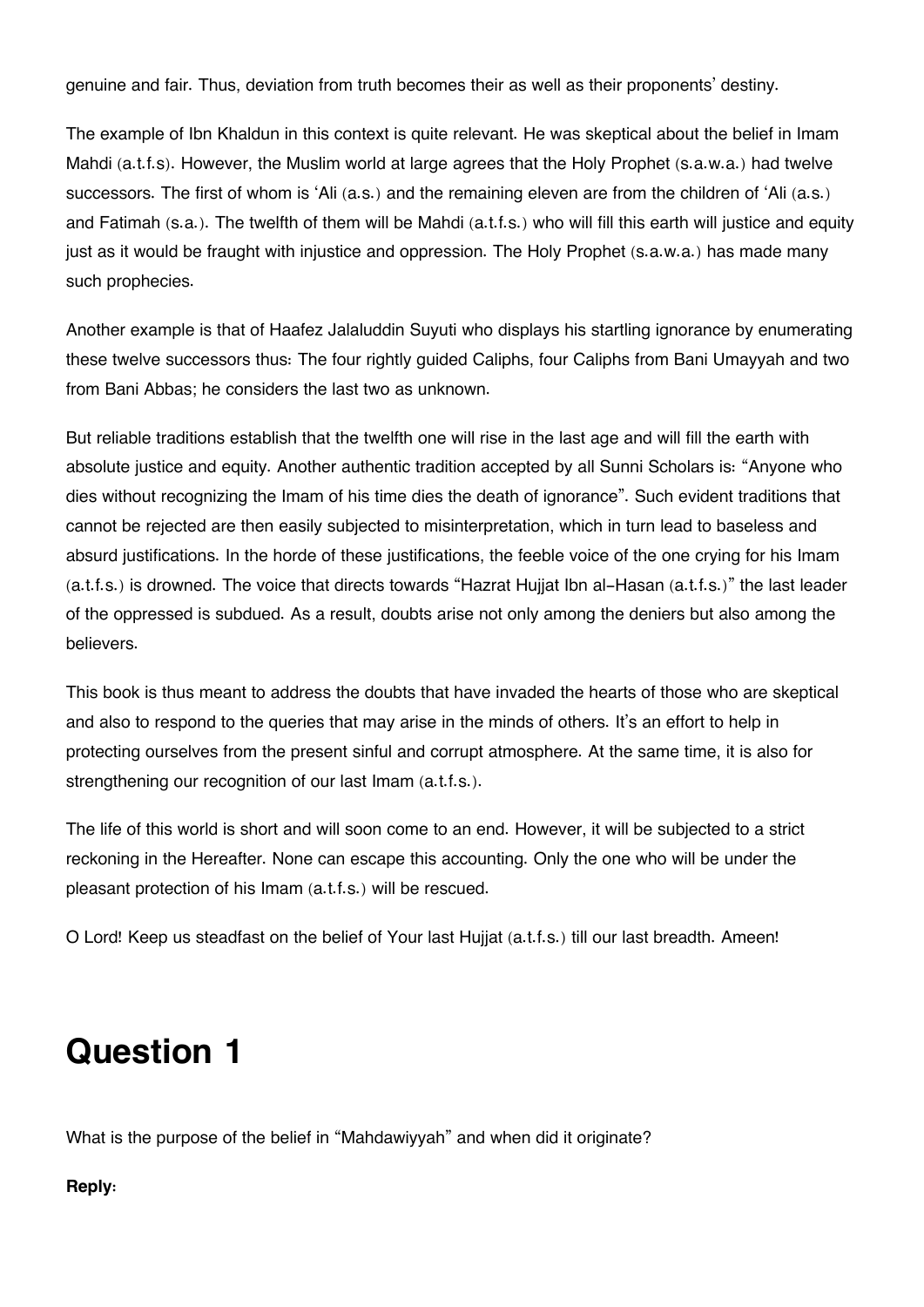"Mahdawiyyah" is the belief about a universal saviour. All heavenly religions like Judaism, Zoroastrianism, Christianity and Islam make a prominent mention about it. They hold that the last age will witness a person who will emancipate the people from all corruption and evil. Through him, the oppressed will regain their rights and breathe freely.

This creed is not limited to Islam but is an established faith of all religions. Support for the weak, termination of oppression and enlivening the dead are all matters related to the belief in the promised Mahdi. Studies establish the archaism of "Mahdawiyyah".

This matter has been subjected to distortion in all divine books except the Holy Qur'an. But truth can never be eradicated completely. Some sentences still remain in these ancient scriptures that help us in tracing the belief about the Promised Mahdi in them. It is related to prophecies and the Holy Qur'an testifies about it. Its origin is in Divine revelation and beyond the reach of any human.

Many traditions prove the coming of the Mahdi, as evidenced by this tradition from the Holy Prophet (s.a.w.a.):

"Even if one day remains for the end of the world, Allah the Almighty will prolong it to such an extent till a man appears from my family. His name will be my name and his agnomen will be my agnomen. He will fill the earth with justice and equity as it would be fraught with oppression and corruption."[1](#page--1-0)

## **Question 2**

What has been mentioned about Imam Mahdi (a.t.f.s.) in the books of other religions?

### **Reply:**

An examination of the religious books of the different religions conclusively proves that the belief in the Promised Mahdi is not exclusive only to the Muslims. Even other religions have this belief as is illustrated:

1) Kitab us Zind the religious book of the Parsis mentions about the end of Injustice and the victory of the righteous as follows:

"There is a constant conflict between the armies of Ahreman and Yazdan for supremacy in the land. Though mostly Ahreman is victorious yet Yazdan is never fully vanquished such that neither he nor his

[<sup>1.</sup>](#page--1-0) Al-Fusul Al-Muhimmah, Ibn Sabbagh Maliki, p. 294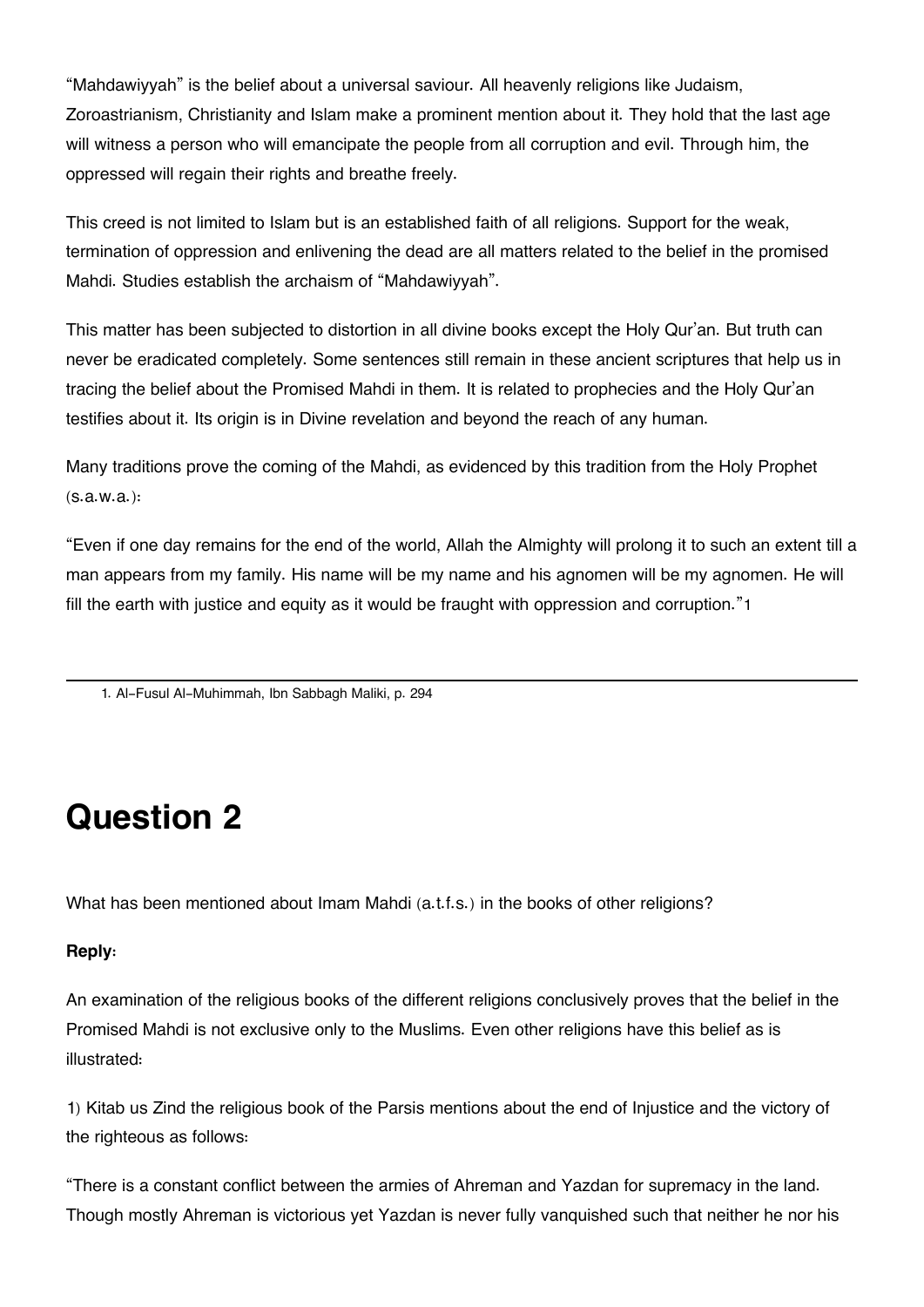progeny remain. In difficulties, he receives help from God (Avarmazd) as he is His son. Thus, their war will go on for 9000 years until finally Yazdan receives a great victory. Ahreman's army will be defeated and no trace of his followers will remain in the heavens and the earth. Following the complete defeat of Ahreman and the conclusive victory of Yazdan the world will progress towards its perfection and happiness. Men will enjoy lasting peace and victory."[1](#page--1-0)

In the book Jamsabnaamah it is mentions that: "In the land of Taziyaan, from the progeny of Bani Hashim, a person will rise. He will possess a large head, a husky voice, and long shins. He will follow the religion of his ancestors. He will come to Persia with a big army. He will enliven the land with justice and equity."

At another place it is mentioned: "The Great Reformer will spread the religion in the Land. He will eradicate poverty and scarcity. He will successfully support Yazdan against Ahreman. He will lead humanity through an ethical, moral and intellectual revolution".

2) Shakmuni is considered as an intellectual in Indian Mythology. He is also believed to be a messenger and a possessor of divine communication. He describes the spiritual leader of humanity thus: "In those days there will be a religion (All worldly authority will terminate in the hands of the son of the leader of the two worlds Jamnad Kishan). The mountains of the east and the west will be under his authority. He will travel on the clouds. The angels will be his servants. Men and Jinn all will submit to him. His rule will spread in the lands of the east and the west and even beyond the oceans. There will be only one divine religion. Divine religion will be enlivened and everyone will believe and have recognition of only one God.[2](#page--1-0)

The Vedas which is considered as the divine book of the Hindus record thus: "After the world suffers heavy destruction, a King will appear in the Last Age. He will be called "the Helped One" and will be a Universal Leader. He will rule on the entire world and will collect all people on one religion. He will recognize every person from the believers as well as the disbelievers. He will be the one who actualizes God's will.

In the Old Testament, it is written that: "*Let your waist be girded and your lamps burning. Be like men watching for their lord, when he returns from the marriage feast; that, when he comes and knocks, they may immediately open to him. Blessed are those servants, whom the lord will find watching when he comes..... Therefore be ready also, for the Son of Man is coming in an hour that you don't expect him."* (Luke 12:35-36)

In the Old Testament, the divine book of the Jews, it is mentioned that; "*A shoot will come up from the stump of Jesse; from his roots a branch will bear fruit. The Spirit of the LORD will rest on him...... with righteousness he will judge the needy, with justice he will give decisions for the poor of the earth. ...... The wolf will live with the lamb, the leopard will lie down with the goat, the calf and the lion and the yearling together; and a little child will lead them. The cow will feed with the bear, their young will lie*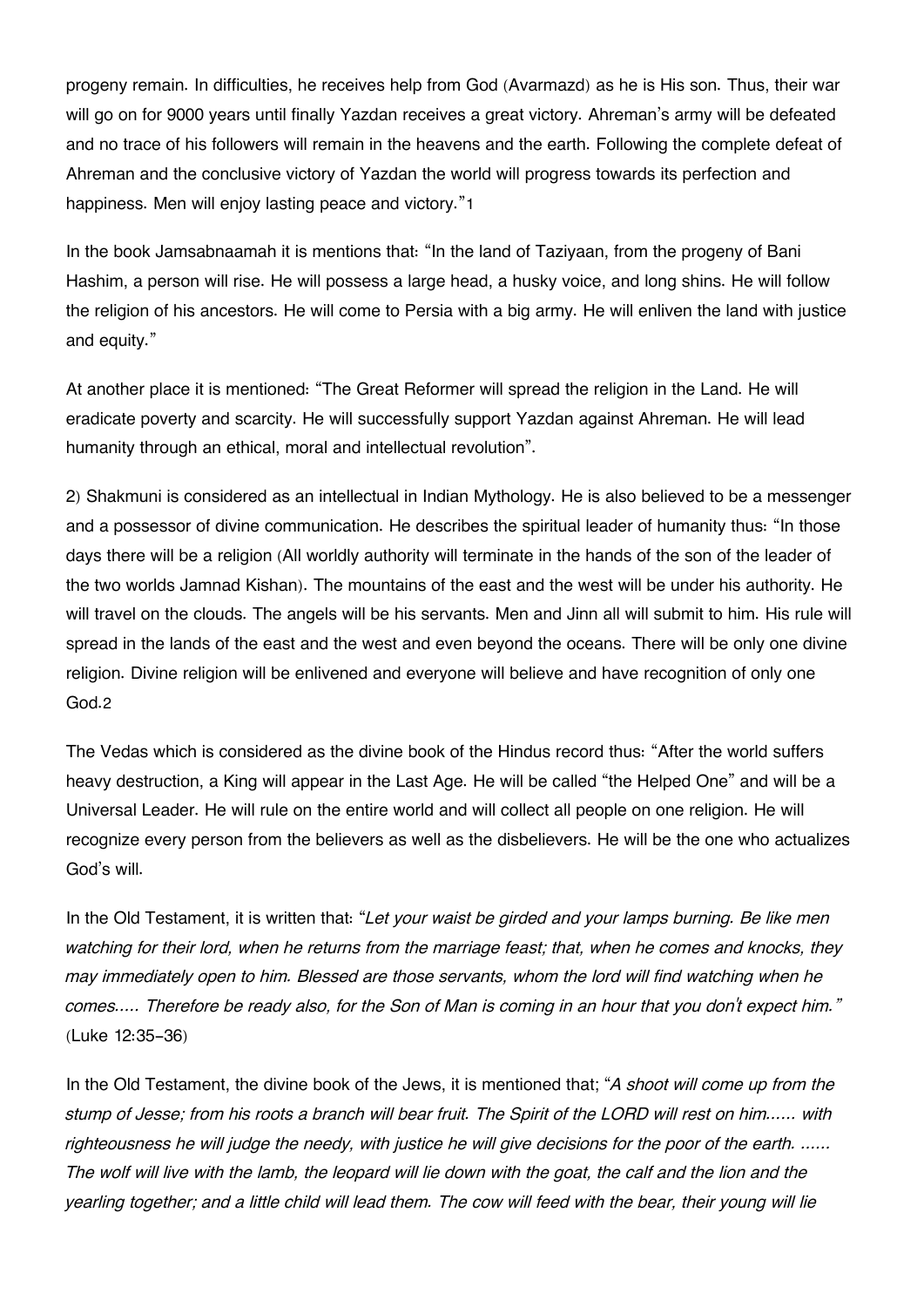*down together, and the lion will eat straw like the ox. The infant will play near the lair of the cobra and put his hand into it. They will neither harm nor destroy on all my holy mountain, for the earth will be full of the knowledge of the LORD as the waters cover the sea*." (Isaiah 11:1-10)

5) In the Psalms, it is mentioned that: "*For evil men will be cut off, but those who hope in the LORD will inherit the land. A little while, and the wicked will be no more; though you look for them, they will not be found. But the meek will inherit the land and enjoy great peace*." (Psalm 37: 9-12)

[2.](#page--1-0) Religions and Mahdawiyyah, Muhammad Behisti, p. 18

## **Question 3**

Do the verses of the Holy Qur'an prove the existence and reappearance of Hazrat Mahdi (a.t.f.s.)?

### **Reply:**

First and foremost, it is not necessary that the Holy Qur'an explains in detail all the concepts. Given that it actually deals with many things, so it does not get involved with the finer aspects and intricacies.

Yet, there is an affirmative reply to this question as well. Many verses of the Majestic Qur'an do prove the existence and also mention about the government of Hazrat al-Hujjat (a.t.f.s.). Eminent scholars have listed such verses in their books. Among them Allama al-Majlisi (r.a.) deserves special mention for having brought numerous such verses in his book "Behar al-Anwar", some of which are mentioned hereunder:

وَلَقَدْ كَتَبْنَا فِي الزَّبُورِ مِنْ بَعْدِ الذَّكْرِ أَنَّ الْأَرْضَ يَرِثُهَا عِبَادِيَ الصَّالِحُونَ

*"And certainly We wrote in the Book after the reminder that (as for) the land, My righteous servants shall inherit it."(Surah al-Anbiya', 21:105)*

هُوَ الَّذِي أَرْسَلَ رَسُولَهُ بِالْهَدَىٰ وَدِينِ الْحَقِّ لِيَظْهِرَهُ عَلَى الدِّينِ كَلِّهِ وَلَوْ كَرِهَ الْمشْرِكونَ

[<sup>1.</sup>](#page--1-0) Al-Fusul Al-Muhimmah, Ibn Sabbagh Maliki, p. 294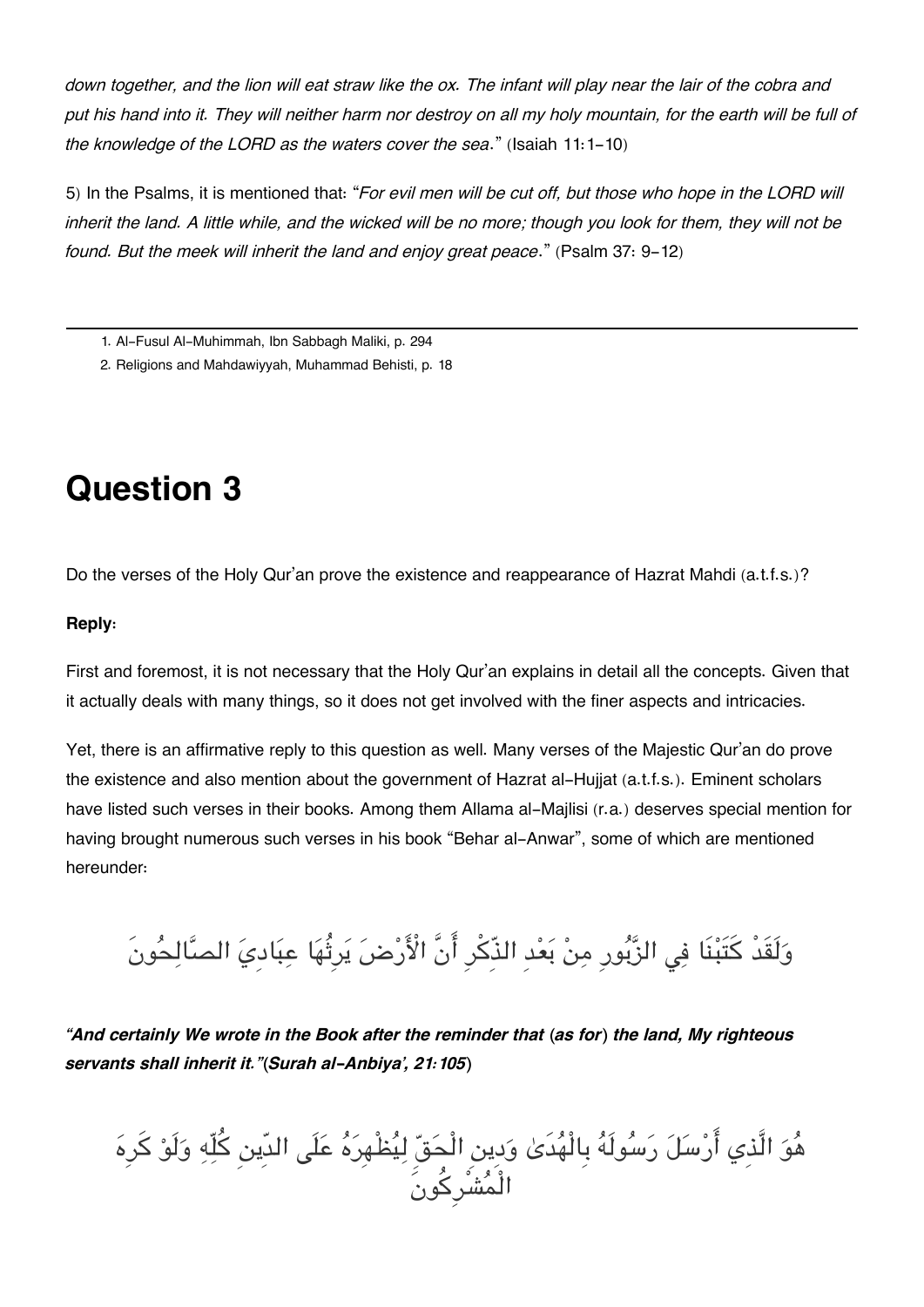*"He it is Who sent His Apostle with guidance and the religion of truth that He might cause it to prevail over all religions, though the polytheists may be averse." (Surah at-Tawbah, 9: 33)*

وَعَدَ اللَّهُ الَّذِينَ آمَنُوا مِنْكُمْ وَعَمِلُوا الصَّالِحَاتِ لَيَسْتَخْلِفَنَّهُمْ فِي الْأَرْضِ كَمَا اسْتَخْلَفَ الَّذِينَ مِنْ قَبْلِهِمْ وَلَيُمَكِّنَنَّ لَهُمْ دِينَهُمُ الَّذِي ارْتَضَىٰ لَهُمْ وَلَيْبَدِّلَنَّهُمْ مِنْ بَعْد خَوْفِهِمْ امْنَا ۩ يَعْبُدُوننِي لا يَشْرِكُونَ بِي شَيْنَا ۩ وَمَنْ كَفَرَ بَعْدَ ذَٰلِكَ فَاولَٰئِكَ هَمَ الْفَاسقُونَ

*"Allah has promised to those of you who believe and do good that He will most certainly make them rulers in the earth as He made rulers those before them, and that He will most certainly establish for them their religion which He has chosen for them, and that He will most certainly, after their fear, give them security in exchange; they shall serve Me, not associating aught with Me." (Surah an-Nur, 24:55)*

Elucidating this verse in his book "al-Ghaibah", Shaikh Tusi (r.a.) testifies to it being revealed about the occultation, reappearance and the supporters of Imam (a.t.f.s.).

وَنُرِيدُ أَنْ نَمُنَّ عَلَى الَّذِينَ اسْتُضْعِفُوا فِي الْأَرْضِ وَنَجْعَلَهُمْ أَئِمَّةً وَنَجْعَلَهُمُ الْوَارِثِينَ

### *"And We desire to bestow a favour upon those who were deemed weak in the earth and to make them the Imams and to make them the heirs." (Surah al-Qasas 28: 5)*

In the same book "al-Ghaibah", Shaikh Tusi (r.a.) reports a tradition from Ameerul Momineen 'Ali (a.s.), expounding this verse as follows:

"When the earth becomes restricted and a killing field for the Holy Prophet's (s.a.w.a.) progeny, then Allah will send Mahdi, to degrade the enemies and elevate the friends."

لَنٰ تُغْنِيَ عَنُهُمُ أَمْوَالُهُمُ وَلَا أُوٌلُادُهُمُ مِنَ اللَّه شَيُنًا ९ أُولَلَئِكَ أُصُحَابُ النَّارِ १ॄ هُمُ
$$
\overline{\phantom{a}}
$$

*"Know that Allah gives life to the earth after its death; indeed, We have made the communications clear to you that you may understand." (Surah al-Hadid, 58: 17)*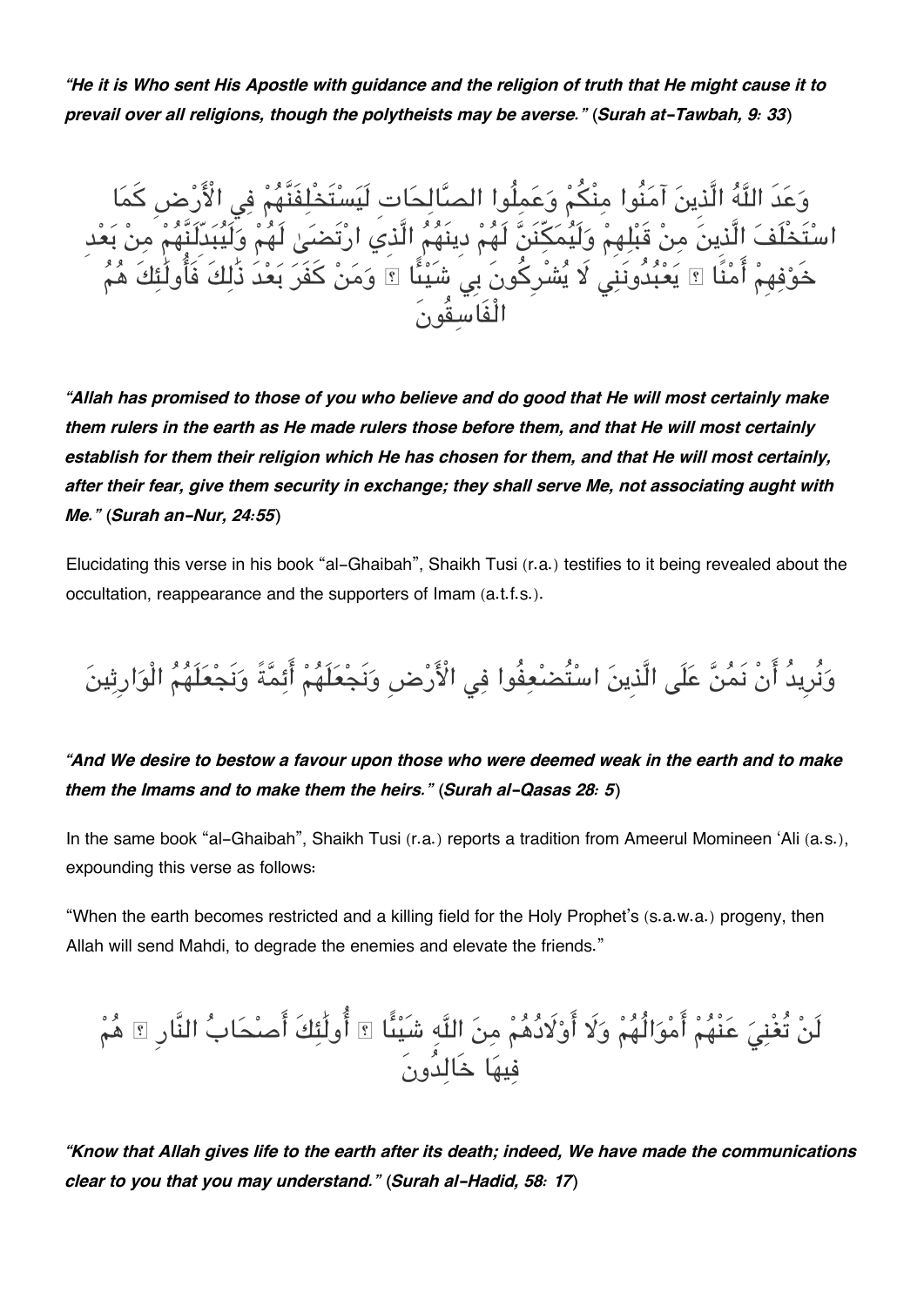Explaining this verse Sheikh Tusi (r.a.) narrates in his book "al-Ghaibah" from Ibn Abbas as follows: "The giving of life to the earth after its death in this verse refers to the Qa'im (a.t.f.s.) from the progeny of Muhammad (s.a.w.a.). After reappearance, he will purify the earth from all evil and enliven it through justice and equity."

Likewise Allama Majlisi (r.a.) brings 60 verses from the Holy Qur'an about the occultation and reappearance of Imam (a.s.). The discerning should therefore refer to this reliable book.

## **Question 4**

Have the Holy Prophet (s.a.w.a.) and the Infallible Imams (a.s.) informed us about the "Promised Mahdi"?

### **Reply:**

Many reliably narrated traditions emanate from the Holy Prophet (s.a.w.a.) and the infallible Imams (a.s.) about the existence and reappearance of Hazrat Mahdi (a.s.). These leave no room for any doubt whatsoever for the seekers of truth. Following are some examples of the sayings of these Holy Personalities (a.s.):

The Holy Prophet (s.a.w.a.) informed,

"Mahdi is from my progeny. His name is my name (Muhammad) and his agnomen is my agnomen (Abul Qasim). He resembles me most in the creation and in the manners. He will be associated with occultation and confusion, till most people deviate from religion. He will appear as a bright shining star, will fill the earth with truth and justice just as it was filled with oppression and injustice."[1](#page--1-0)

Amir ul-Mu'minin 'Ali Ibn Abi Taalib (a.s.) said:

"My Qa'im will have a long occultation. I can foresee that our Shi'as in spite of their lifelong efforts to find him will not be able to do so. Know you all that the one who in his occultation is steadfast on his religion and does not deny him in his long absence will be with us on the Day of Judgment." He (a.s.) then continued: "When my Qa'im reappears he will not have the allegiance of any one on his neck as his birth was hidden and his personality was in Occultation."[2](#page--1-0)

Once, Jaabir Ibn Abdullah Ansari was present in the service of Hazrat Fatima Zahra (s.a.). Before her was a tablet in which the names of the successors (a.s.) were written. Jaabir says that he counted them and found 12 names, the last of which was "Qa'im". Three names were "Muhammad" and four "'Ali".[3](#page--1-0)

Imam Hasan al-Mujtaba (a.s.) said: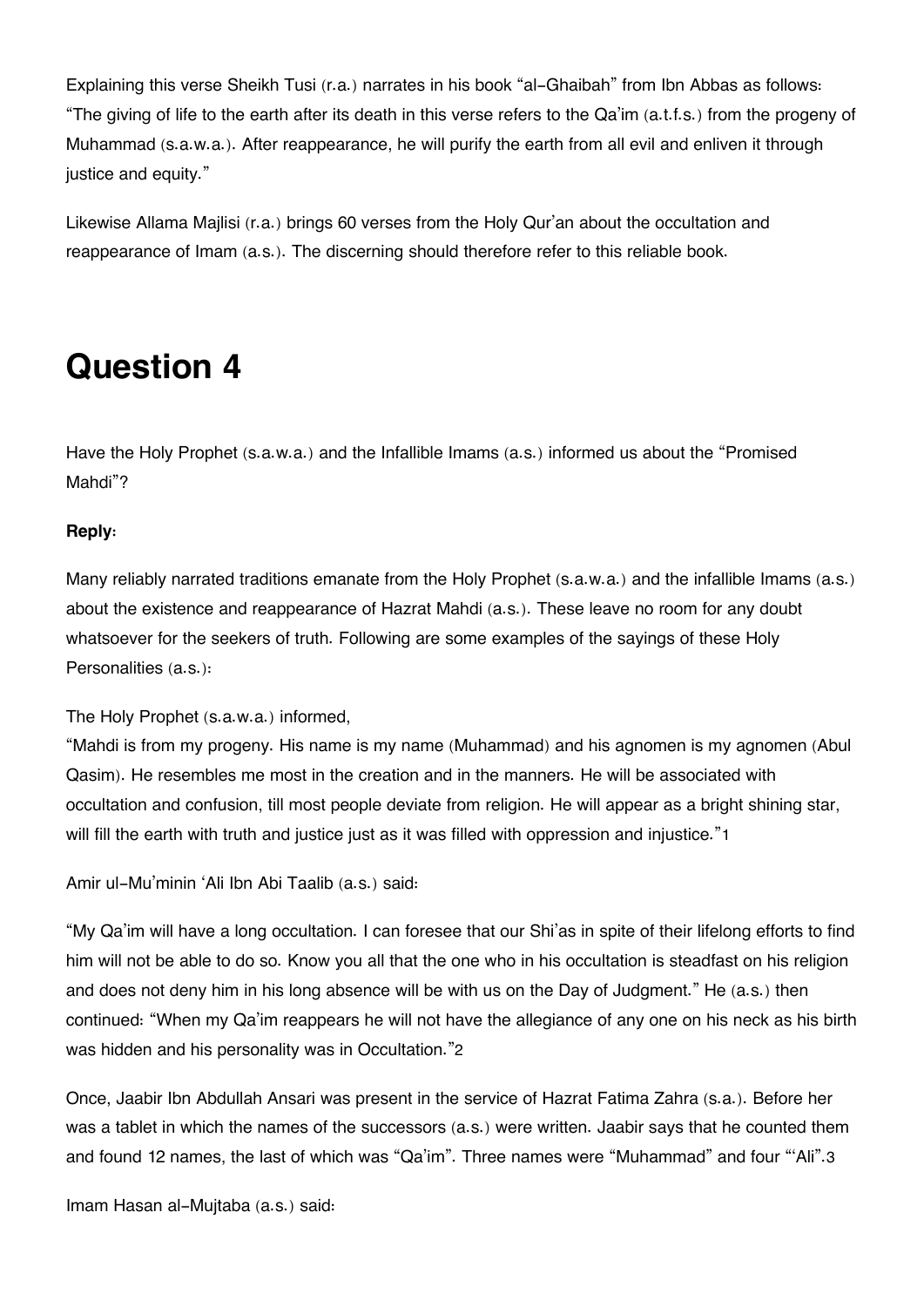"People are not exempted from the obedience of any of us Imams. Yet, our rights have been trampled upon by oppressive rulers and their followers. This will go on until the time of Qa'im (a.s.), behind whom Prophet Isa Ibn Maryam (a.s.) will pray and whose birth will be kept a secret by Allah. He will be kept in occultation. When he reappears, paying allegiance to him will be compulsory on everyone. He will be a great descendant from the progeny of my brother Husain (a.s.). Allah will lengthen the age of his occultation. By His power, He will make him reappear and when he reappears, his age will seem to be like a man of 40 years or even lesser. Know him, as Allah has power over everything."[4](#page--1-0)

#### Imam Husain (a.s.) said:

"The characteristics of one of my descendants is the same as that of Hazrat Yusuf (a.s.) and Hazrat Isa (a.s.). He is the Qa'im from us Ahlul Bayt (a.s.). Allah will transform his condition in one night."[5](#page--1-0)

#### Imam as-Sajjad (a.s.) said:

"In our Qa'im are found the characteristics of the Prophets (a.s.). They are similar to those of our father Hazrat Adam (a.s.), Hazrat Nuh (a.s.), Hazrat Ibrahim (a.s.), Hazrat Isa (a.s.), Hazrat Ayyub (a.s.), and Hazrat Muhammad Mustafa (s.a.w.a.). As regards Hazrat Adam (a.s.) and Hazrat Nuh (a.s.) it is their long life. As regards Hazrat Ibrahim (a.s.) it is the secret birth and his staying away from the people. In case of Hazrat Musa (a.s.) it is the fear and his disappearance. In case of Hazrat Isa (a.s.) it is the controversy among the people about him. (Some people believe that he is alive and on Allah's order resides on the fourth sky. While others allege that he was crucified.) In case of Hazrat Ayyub (a.s.), it is his perfection after his great test. And in the case of Hazrat Muhammad (a.s.), it is his reappearance with a sword."[6](#page--1-0)

#### Imam Muhammad Al-Baqir (a.s.) said:

"Worse conditions will afflict the world. People shall express differing personal views about the existence of the Qa'im (a.s.). Is he alive or dead? Has he gone towards the desert? His deniers will claim that his bones have decayed. They will thus question the possibility of his reappearance. It is your duty to wait for his reappearance. When the news of his reappearance reaches you, then hasten to reach unto him, even if you have to face thousands of obstacles."[7](#page--1-0)

#### Imam Ja'far As-Sadiq (a.s.) said:

"The occultation of our Qa'im will be like that of the Prophets (a.s.). All the characteristics of our Qa'im flow from us Ahlul Bayt (a.s.).....My son is similar to Hazrat Musa (a.s.). He is the son of the queen of the maidens. His occultation will be such that the wrong doers will be in doubt. Allah will then make him reappear. The entire universe will submit to him. Prophet Isa (a.s.) will appear and pray behind him. The earth will illuminate with his existence and not a piece of land will remain where any one other than Allah will be worshipped. Allah's religion will be found everywhere, no matter how much the polytheists may detest it."[8](#page--1-0)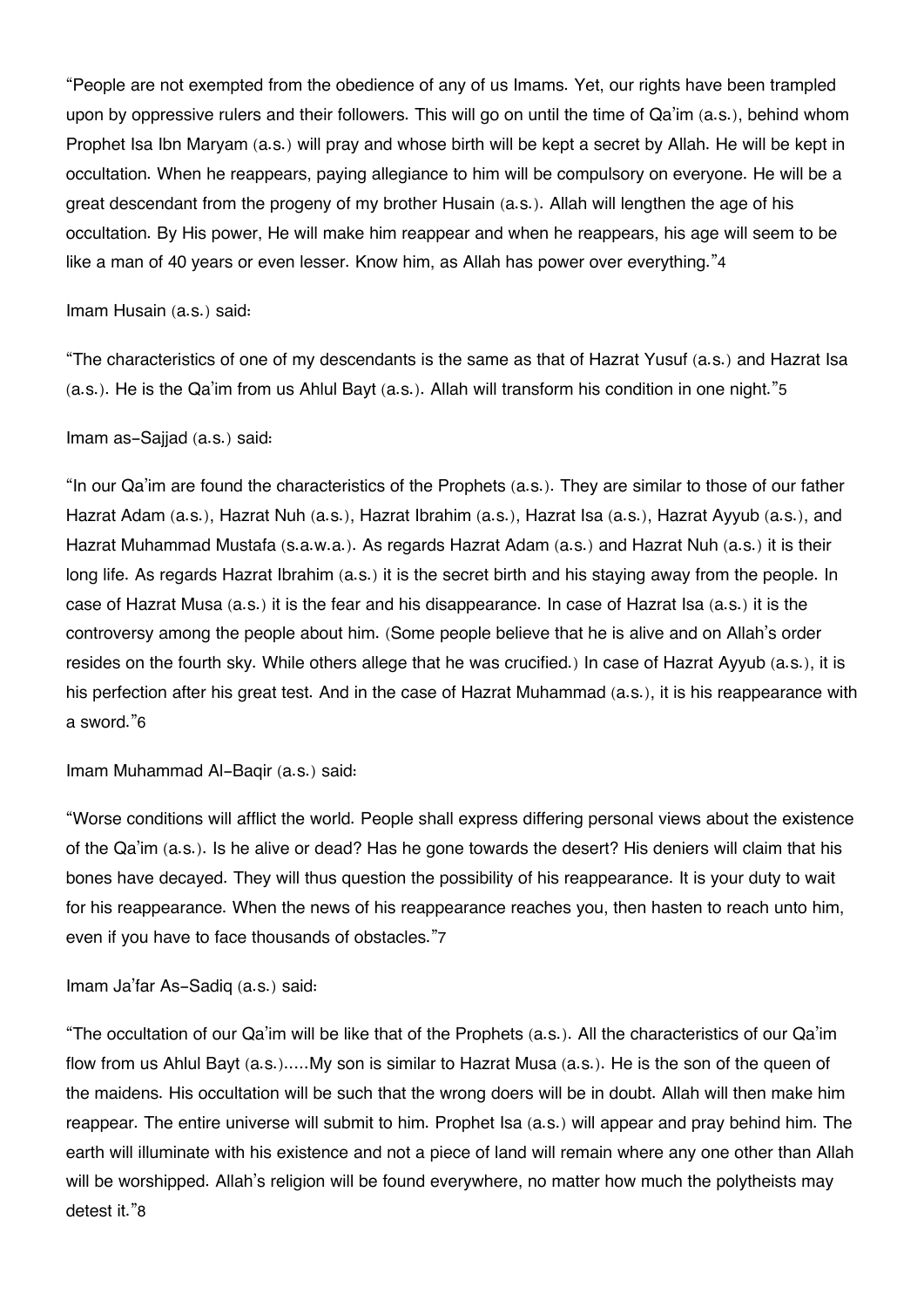Imam Musa al-Kadhim (a.s.) said:

"Al-Qa'im will purify the earth from the enemies of God. He will fill it with justice and equity just as before him it was filled with tyranny and oppression. He is my fifth descendant. He will be in occultation for a long period due to the fear of his life. In that period, many will become deviated from religion. Praised are our followers who remain steadfast on our mastership, are firm on our friendship and on the enmity of our enemies in the period of Qa'im's occultation. These are from us and we are from them. They are satisfied with our leadership and we are satisfied with them as our followers. Thus congratulations are due to them as Allah will place them with us on the Day of Judgment."[9](#page--1-0)

Imam 'Ali ar-Ridha' (a.s.) said:

"When our Qa'im reappears, he will appear like a youth. His strength will be such that if he extends his hand towards the biggest tree it will be uprooted. The mountains will break up on his pleadings. He will have the staff of Hazrat Musa (a.s.) and the ring of Hazrat Sulaiman (a.s.). He is my fourth descendant. Whomsoever and howsoever Allah wishes, He will conceal him from the eyes of the people. When the Qa'im reappears, he will fill the earth with justice and equity just as previously it was filled with oppression."[10](#page--1-0)

Imam Muhammad Taqi al-Jawad (a.s.) said:

"Qa'im is our Mahdi, who will guide (the people). It is necessary upon everyone to wait for him in his occultation and obey him when he reappears. By Allah Who raised Hazrat Muhammad Mustafa (s.a.w.a.) for Prophethood and selected us for Imamat, even if a single day remains from the life of this world, Allah will lengthen it to such an extent that our Qa'im reappears and fills the earth with justice when it would be filled with tyranny and oppression."[11](#page--1-0)

Abdul Azim Hasani asked Imam 'Ali Naqi al-Hadi (a.s.):

"Who will be my master after you?

Imam (a.s.) replied:

"After me, it is my son Hasan. But what will be the condition of the people after him?"

On being asked to explain his concern, he (a.s.) further reasoned:

"As nobody has seen him and it is prohibited to take his name till he reappears and fills the earth with justice just as it was previously filled with tyranny and oppression."[12](#page--1-0)

Imam Hasan al-Askari (a.s.) said:

"I can foresee your dispute about my successor after me. Beware that if a person believes in Imamat and the past Prophets (a.s.) but denies my son, then his example is as if he believes in all Prophets but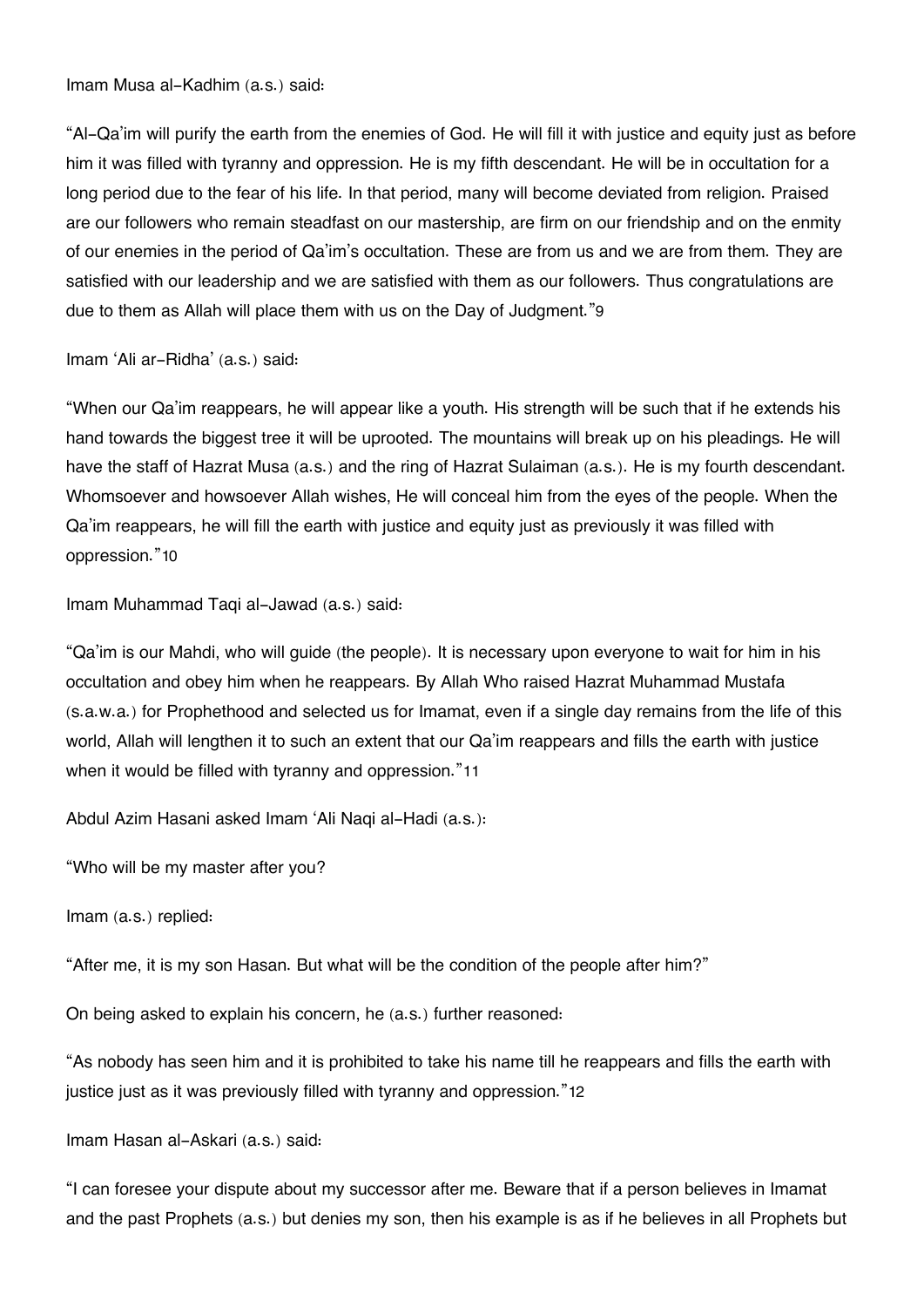denies the Prophethood of Hazrat Muhammad Mustafa (s.a.w.a.). If someone denies the Prophethood of the last Prophet (s.a.w.a.) after believing in all the Prophets (a.s.), he is like the one who obeys our first but denies the last. (His obedience is just as necessary as the obedience to all of us.) One who denies our first infallible is like the one who denies our last."[13](#page--1-0)

- [1.](#page--1-0) Kamaaluddin by Shaikh Sadooq (a.r.), p. 287
- [2.](#page--1-0) Kamaaluddin, p. 303
- [3.](#page--1-0) Kamaaluddin, p. 308
- [4.](#page--1-0) Isbaatul Hidaayah by Shaikh Hurr al-Aameli, vol. 5, p. 155
- [5.](#page--1-0) Kamaaluddin, p. 318
- [6.](#page--1-0) Kamaaluddin, p. 322
- [7.](#page--1-0) Kamaaluddin, p. 326
- [8.](#page--1-0) Kamaaluddin, p. 345
- [9.](#page--1-0) Kamaaluddin, p. 361
- [10.](#page--1-0) Kamaaluddin, p. 376
- [11.](#page--1-0) Kamaaluddin, p. 377
- [12.](#page--1-0) Kamaaluddin, p. 380
- [13.](#page--1-0) Mahdi al-Mau'ood translated by 'Ali Davaani, p. 391

## **Question 5**

Whether the original books of the Ahlul Sunnat mention and relate about the matters related to the existence, life and reappearance of Imam Mahdi (a.s.)?

#### **Reply:**

It is an accepted fact that the belief of the promised Mahdi is found with the Shi'as who are the believers in Imamat. Many verses from the Holy Qur'an and thousands of traditions are available in this regard. Numerous books of the Ahlul Sunnat that contained traditions on this topic became the target of bias. The reigns of Bani Umayya and Bani Abbas were the periods when the enemies of Ahlul Bayt (a.s.) were in power. They never gave a chance to Muslim historians to relate traditions on this subject.

Petty politics and concealment of the truth were the foundations on which the governments of Bani Umayya and Bani Abbas were raised. Their main aim was to keep a partisan attitude in matters of Imamat. How could the usurpers of Imamat allow any such tradition to remain in the books? Yet, the mention of Hazrat al-Mahdi (a.t.f.s.) is found in some of the important books of Ahlul Sunnat. We produce some examples hereunder:

Huzaifa said: "The Holy Prophet (s.a.w.a.) was delivering a sermon in which he was forewarning about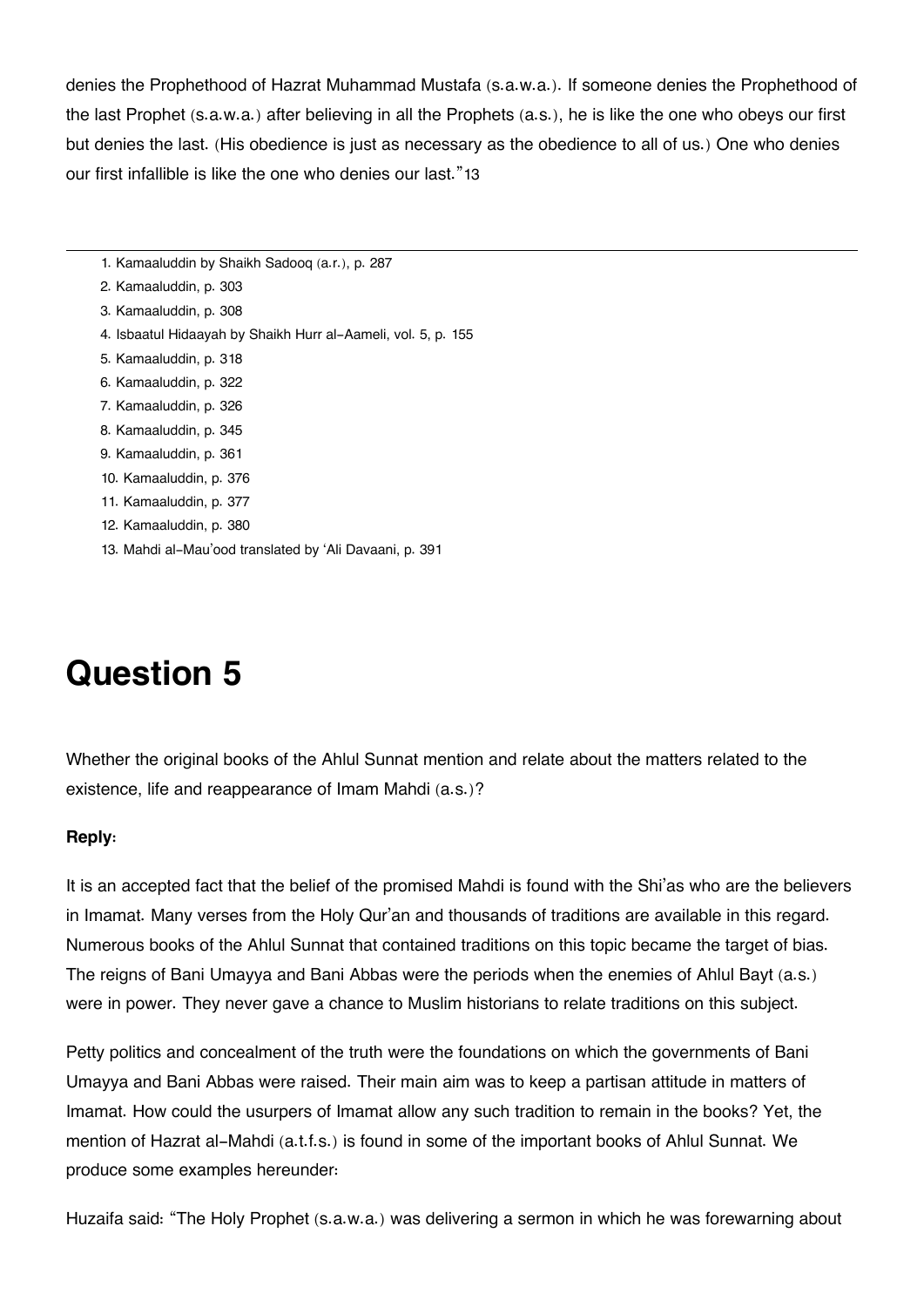the future conditions. In the same sermon he (s.a.w.a.) said that:

"Even if the life of the world remains only for a single day, Allah will lengthen it to such an extent till a person from my progeny appears (to rule the world). His name will be my name."

Salman asked, "O Holy Prophet (s.a.w.a.)! From where will your son appear? He (s.a.w.a.) placed his hand on the back of Imam Husain (a.s.) and said: 'That son of mine will be from him'."[1](#page--1-0)

Abdullah Ibn Masood narrates that the Holy Prophet (s.a.w.a.) said:

"Even if one day remains for the end of the world, Allah the High shall lengthen that day to such an extent that a person from my nation and my family will establish divine leadership. His name will be the same as mine. He will fill the earth with justice and equity as it would be fraught with injustice and oppression."[2](#page--1-0)

Elsewhere he (s.a.w.a.) mentioned that:

"The promised Mahdi is from my progeny and from the children of Fatimah."[3](#page--1-0)

Abu Saeed Khudri narrates from the Holy Prophet (s.a.w.a.) that:

"In the last period, kings will subject my nation to calamities. One cannot even bear to listen to their atrocities. The vast earth will become small and narrow for them as it would be replete with oppression and tyranny. The believers will not find any sanctuary from oppression. Then, Allah will send a man from my family. He will fill the earth with justice and equity just as it was previously filled with oppression and tyranny. The inhabitants of the earth and the skies will become happy with him. The earth will reveal its treasures for him. The skies will shower rains. Men will desire life again. He will live among the people for 7 or 9 years."[4](#page--1-0)

It is also narrated from the Holy Prophet (s.a.w.a.) that he said:

"Our Mahdi has a broad forehead and a deep insight. He will fill the earth with justice and equity as it was filled with oppression and tyranny. He will rule for 7 years"[5](#page--1-0)

[1.](#page--1-0) Faraaed al-Simtain, Muhammad Juvaini Khurasani, vol. 2, p. Yanaabee' al-Mawaddah, Shaikh Sulaiman Qunduzi, vol.

3, p. 163

- [3.](#page--1-0) Fusool al-Muhimmah, Ibn Sabbagh Maaliki, p. 294
- [4.](#page--1-0) Al Bayaan Fi Akhbaar al-Sahebiz Zamaan, Hafiz Ganji Shaafei, p. 493
- [5.](#page--1-0) Yanaabee' al-Mawaddah, Shaikh Sulaiman Qunduzi, vol. 3, p. 163; Fusul al-Muhimmah, Ibn Sabbag al-Maliki, p. 293

[<sup>2.</sup>](#page--1-0) Fusool al-Muhimmah, Ibn Sabbagh Maaliki, p. 294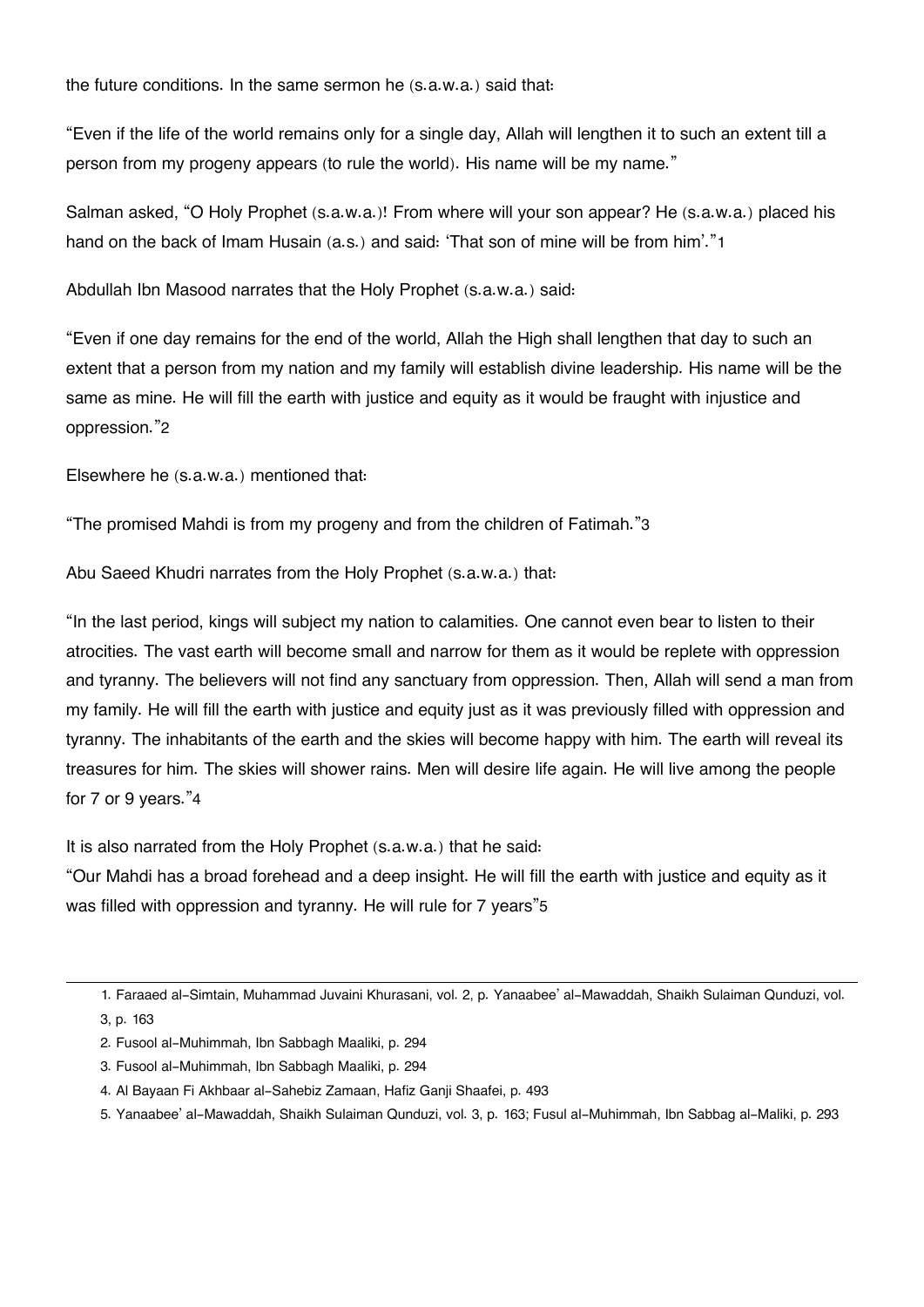## **Question 6**

Discuss the false claimants and pretenders of Mahdawiyyah who have been recorded in history.

### **Reply:**

The preceding discussions indisputably establish the fact concerning the Islamic belief in Mahdawiyyah and the reappearance from occultation of a divine reformer. History records that while some people have falsely represented themselves as the promised Mahdi, some others have been erroneously attributed as Mahdi by either ignorant and harassed people or the selfish motives of others have foisted Mahdawiyyah on them.

Some of the pseudo-Mahdis in history are as follows:

Abu Ishaq Abu Abidah Saqafi, Abu Muhammad Abdullah al-Mahdi, Abu Abdullah al-Magrebi, Mahdi al-Sudani, Sayed Muhammad Jaunpuri Hindi, Musa Kurdi, Mahdi al-Bengali, Ghulam Ahmad Qadiyani, Sayed Bab and Bahaaullah.

# **Question 7**

What is the reason that whenever the name "Qa'im (a.s.)" is mentioned all Shi'as rise in respect?

### **Reply:**

It is a practice among the Shi'as that whenever the name "Qa'im (a.s.)" is pronounced in their gatherings, all of them stand up in reverence. Though this action is not established as an obligatory one, it is prevalent as a highly recommended act for expressing deference for the beloved Imam (a.t.f.s.).

Imam As-Sadiq (a.s.) was asked, "What is the reason for standing while mentioning the title al-Qa'im?" He (a.s.) replied:

"Sahib al-'Amr (a.s.) will have a long occultation. Whenever he will be addressed by the title al-Qa'im, due to the intense love which his followers will have for him, they will remember his noble era and express sorrow at his present distress. Reciprocating this action, even Hazrat (a.t.f.s.) is benevolently attentive towards them. Since this condition results in receiving the attention of Imam (a.t.f.s), it is recommended to stand as a mark of respect for him and pray for his early reappearance."[1](#page--1-0)

In certain conditions, it becomes compulsory to stand. When either this title or any of his other titles are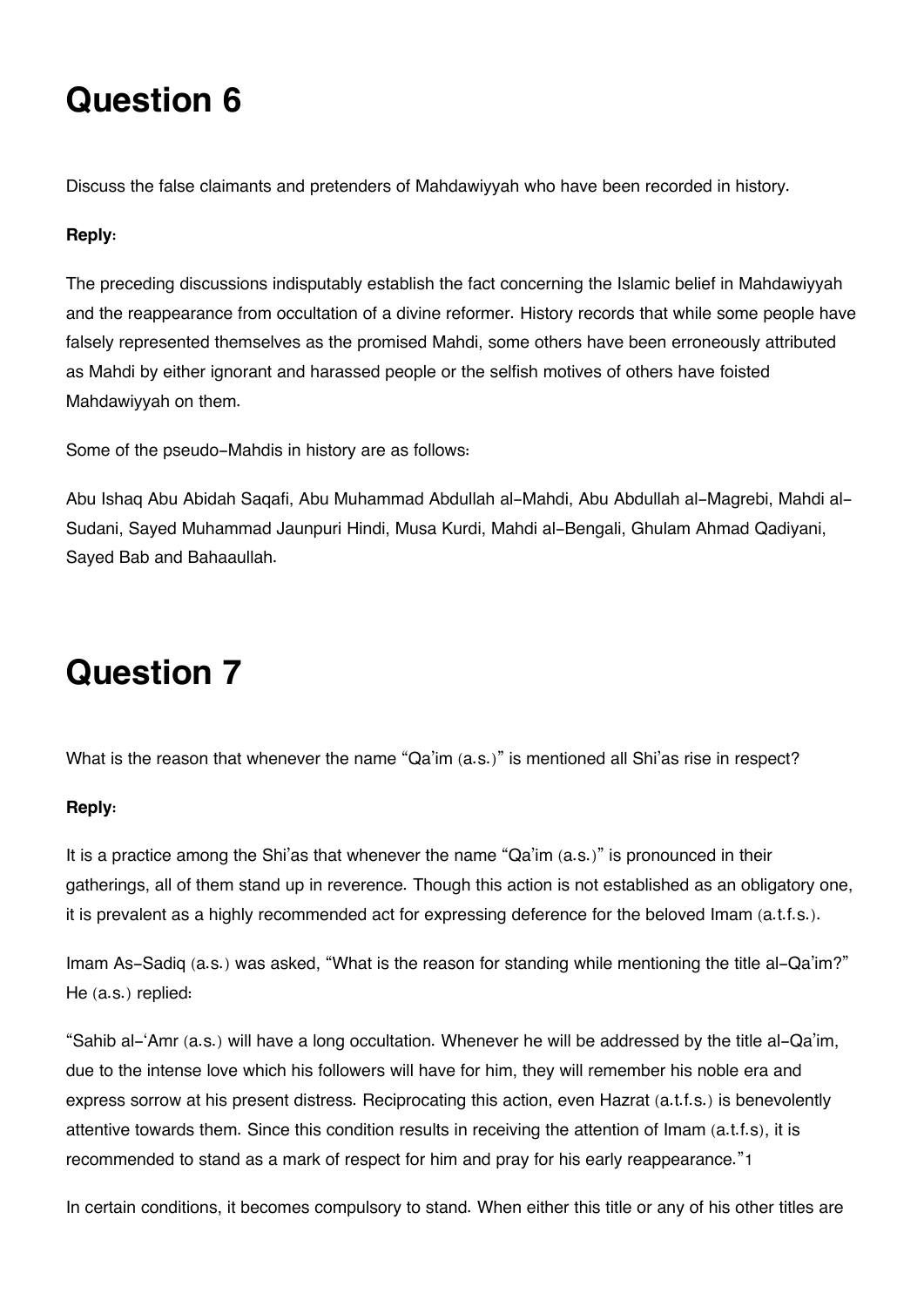mentioned in a gathering and all the people stand up respectfully. In such a situation if someone does not rise, it would be equivalent to insulting him. Here, not rising will necessarily be forbidden.

Ayatullah Sayed Mahmood Taleqani (r.a.) says: "Perhaps this practice of standing is not just for the purpose of respect, as otherwise it would be necessary even on the mentioning of the names of Allah, the Holy Prophet (s.a.w.a.) and the other Imams (a.s.). Standing is an indication of the preparedness and support for him in relation to the worldly resurgence... All oppression and difficulties started in the unpleasant era of the Ummayyad government. Thereafter, this (oppression) continued in the Crusades, the conquest of the Mongols and the suffocation under the colonial rule. They lorded over the people but finally became naught. But the religious government of true Islam will always remain powerful. It will be established by the true guides personified in the word Qa'im. By standing we demonstrate our eagerness for helping in its affair."[2](#page--1-0)

[1.](#page--1-0) Ilzamun Naasib, vol.1, p. 271

[2.](#page--1-0) Khurshid al-Maghrib, Muhammad Ridha' Hakimi, p. 264

# **Question 8**

What are the similarities between Divine Apostles and Imam al-Zaman (a.s.)?

### **Reply:**

The following traditions narrated from the infallible Imams (a.s.) sufficiently answer this question: Imam Zainul Abedin (a.s.) said:

"In our Qa'im are found the characteristics of the Prophets (s.a.w.a.). They are similar to those of our father Hazrat Adam (a.s.), Hazrat Nuh (a.s.), Hazrat Ibrahim (a.s.), Hazrat Isa (a.s.), Hazrat Ayyub (a.s.), and Hazrat Muhammad Mustafa (s.a.w.a.). As regards Hazrat Adam (a.s.) and Hazrat Nuh (a.s.), it is their long life. As regards Hazrat Ibrahim (a.s.), it is his secret birth and staying away from the people. In case of Hazrat Musa (a.s.), it is the fear and his disappearance. In case of Hazrat Isa (a.s.), it is the controversy among the people about him. In case of Hazrat Ayub (a.s.), it is his perfection after his great test. And in the case of Hazrat Muhammad (s.a.w.a.), it is his coming out with a sword."[1](#page--1-0)

Muhammad Ibn Muslim narrates: I went to Imam Al-Baqir (a.s.) and asked him about the Qa'im of Aali-Muhammad (a.t.f.s.). He (a.s.) replied:

"O Muhammad Ibn Muslim! The Qa'im of Aali Muhammad (a.t.f.s.) has the similarities of five Prophets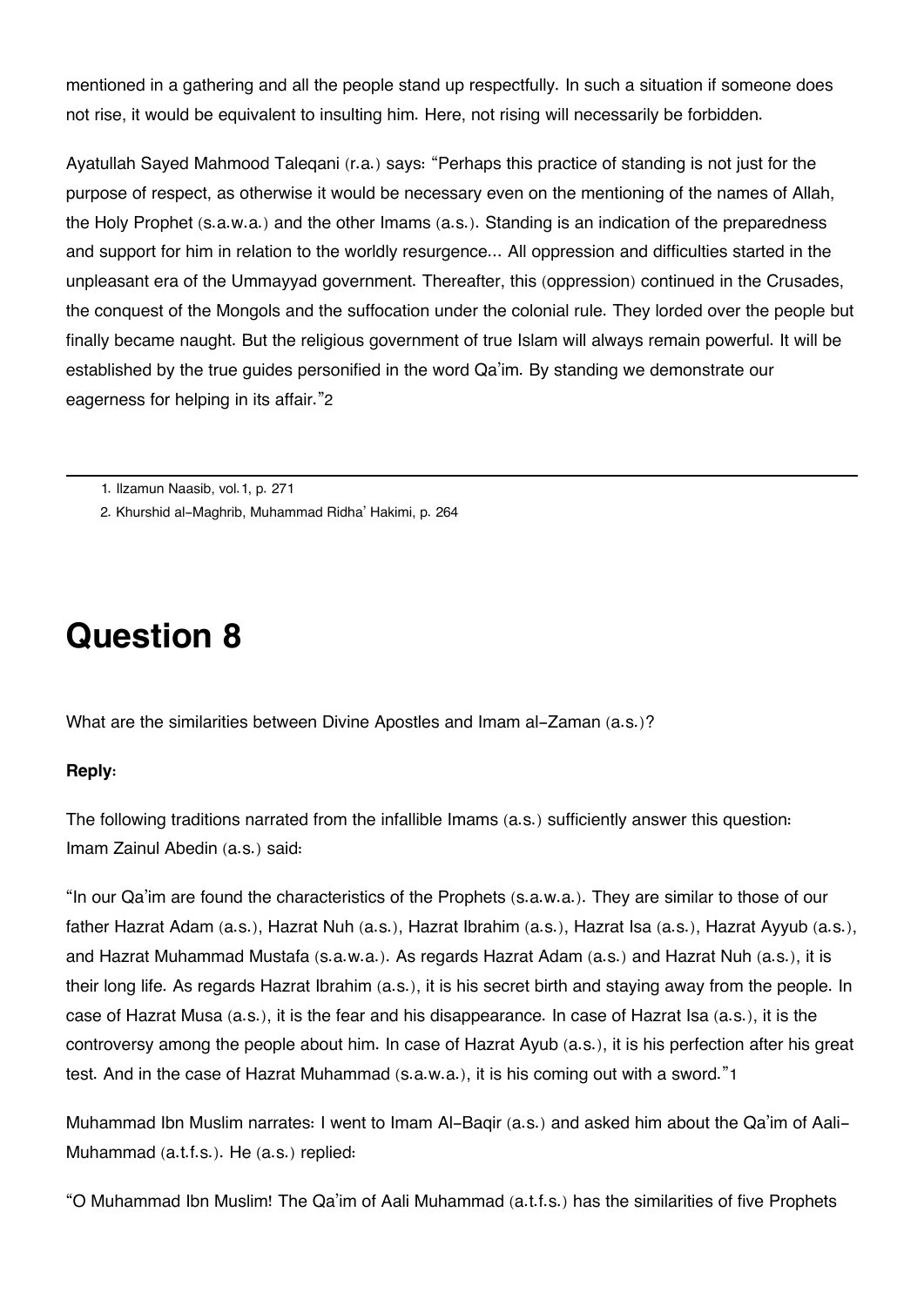(a.s.): Hazrat Yunus Ibn Matta (a.s.), Hazrat Yusuf Ibn Yaqub (a.s.), Hazrat Musa (a.s.), Hazrat Isa (a.s.) and Hazrat Muhammad (s.a.w.a.)."

"His similarity with Hazrat Yunus (a.s.) is his occultation from which he returned to his village as a youth though he had grown old. His similarity with Hazrat Yusuf (a.s.) is his concealment from his near ones, the people in general and his brothers. The severity of his affair for his father Hazrat Yaqub (a.s.) although he was not very far from his father, his relatives and his people. His similarity with Hazrat Musa (a.s.) is his severe anxiety from the people and his long and secret occultation which started right from his birth and the seeking of refuge of his followers due to the torment and wretchedness which reached to them after him.

This continued till Allah, the High by His command, granted him victory over his enemies. His similarity with Hazrat Isa (a.s.) is the dispute regarding him among the people. A group alleged that he has not yet been born, while another group claimed that he has expired. Yet another assumed that he was killed by crucifixion."

"His similarity to his forefather Hazrat Muhammad (s.a.w.a.) is his rising with the sword and slaying the enemies of God and the Prophet (s.a.w.a.) , the oppressors , the ruffians and conquering them with the sword. His awe will be visible in their hearts. Among the signs of his rising is the revolt of Sufyani from Syria and of a Yemeni from Yemen. A divine call will be heard in the Holy month of Ramadhan, which will call out his name and the name of his father ."[2](#page--1-0)

[1.](#page--1-0) Kamaaluddin, p. 322

[2.](#page--1-0) Mahdi al-Mau'd, 'Ali Dawaani, p. 481

# **Question 9**

Mention briefly about what has been recorded about the life of Imam Mahdi (a.s.).

**Reply:**

Name: M-H-M-D

Famous Titles: Mahdi, Mau'ood, Wali- al-Asr, Sahebuz Zamaan, Qa'im, Muntazar, Hujjatullah, Muntaqim, etc.

Kuniyyat: Abul Qasim, Abu Abdillah.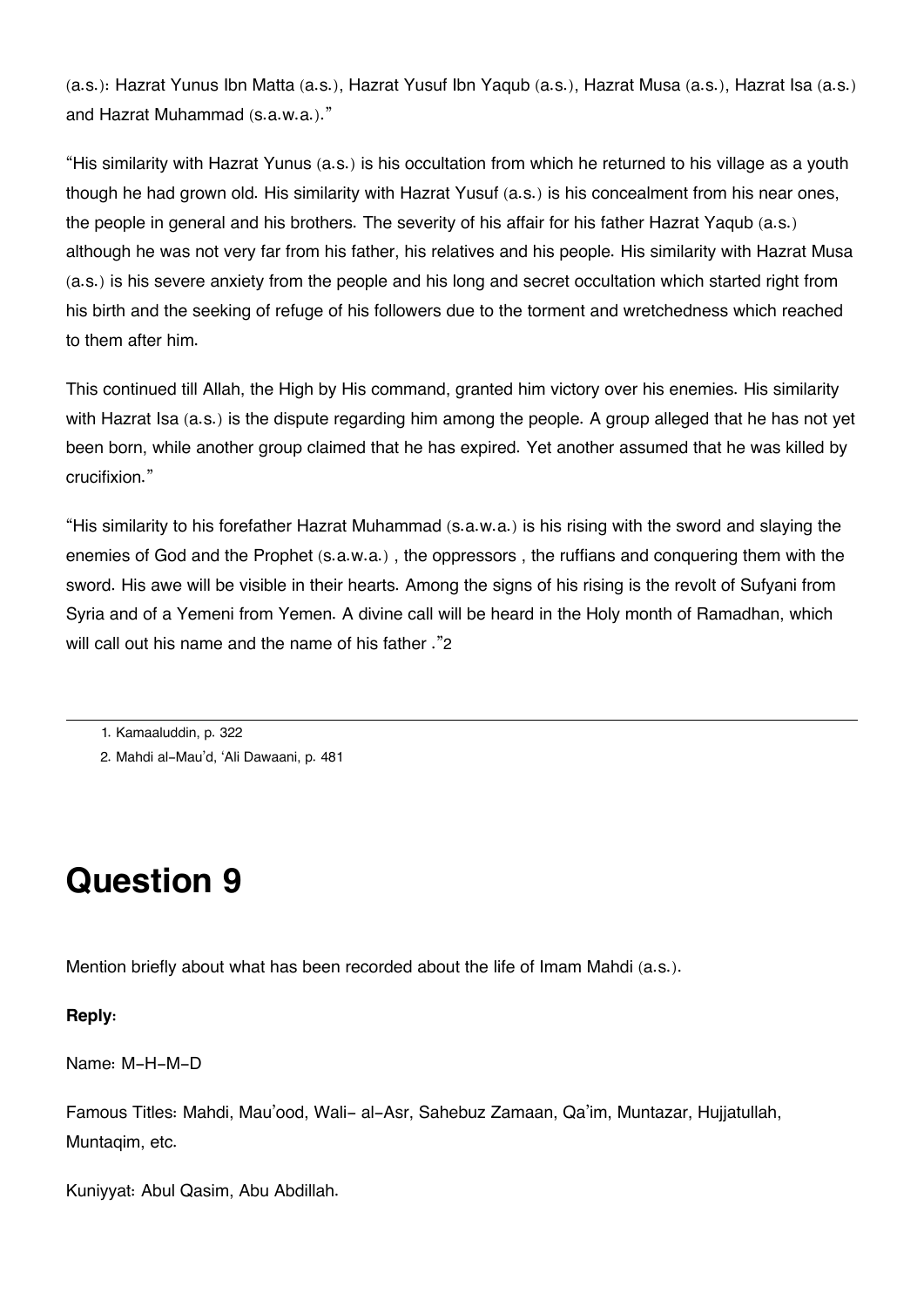Names of Parents: Imam Hasan al-Askari (a.s.) and Janab Narjis Khatoon (s.a.w.a.).

Time and place of Birth: Born in Samarra, a city in Iraq, on 15th of Shabaan in the year 255 A.H. Till the age of five, he lived an obscure life under the care of his father.

The Minor Occultation: After the martyrdom of Imam Hasan al-Askari (a.s.), he assumed the responsibilities of Imamat. Immediately thereafter in 260 A.H., with the permission of the Almighty, the Minor Occultation started. This lasted for sixty nine years till 329 A.H. In this period there were four special representatives who played the role of intermediaries between him and the people.

The Major Occultation: It commenced in the year 329 A.H. With this, the period of special representation ended and the era of general representation began. The major occultation will continue so long as Allah desires. Allah will make him reappear to fill this world with justice whenever He so desires.

# **Question 10**

What is the proof of the birth of Imam Mahdi (a.s.)? Whether any one has seen him after his birth?

### **Reply:**

According to both the Shi'a as well as Sunni historians, Imam e Zamaana (a.t.f.s.) is already born. This is a well established historical fact.

For example, the famous Sunni historian 'Ali Ibn Masoodi says: "In 260 A.H. during the reign of Motamid Abassi, Abu Muhammad Hasan Ibn 'Ali Ibn Muhammad Ibn 'Ali Ibn Musa Ibn Ja'far Ibn Muhammad Ibn 'Ali Ibn Husain Ibn 'Ali Ibn Abi Talib (a.s.) expired. His age at the time of his death was 29 years. He is the father of the awaited Mahdi."[1](#page--1-0)

Shaikh Sulaiman Qunduzi says: "According to the authentic reports, Qa'im was born in the night of the 15th of Shabaan in the year 255A.H. in the city of Samarra."[2](#page--1-0)

misguidance and corruption. They knew that he will be the son of Imam Hasan al-Askari (a.s.). They conspired to extinguish this light. Therefore, right from the day of his birth, his whereabouts were kept secret. So, the people in general could not set eyes on him. But some of the companions of Imam Hasan al-Askari (a.s.) had the honor of visiting him. Few of them have been recorded as follows:

1) Hakimah Khatoon: She was the daughter of Imam Muhammad al-Taqi (a.s.), the sister of Imam 'Ali Naqi al-Hadi (a.s.) and the aunt of Imam Hasan al- Askari (a.s.). She saw Hazrat Mahdi (a.s.) in the night of his birth itself. Two slave girls Naseem and Maariyah narrate: "When the child was born, he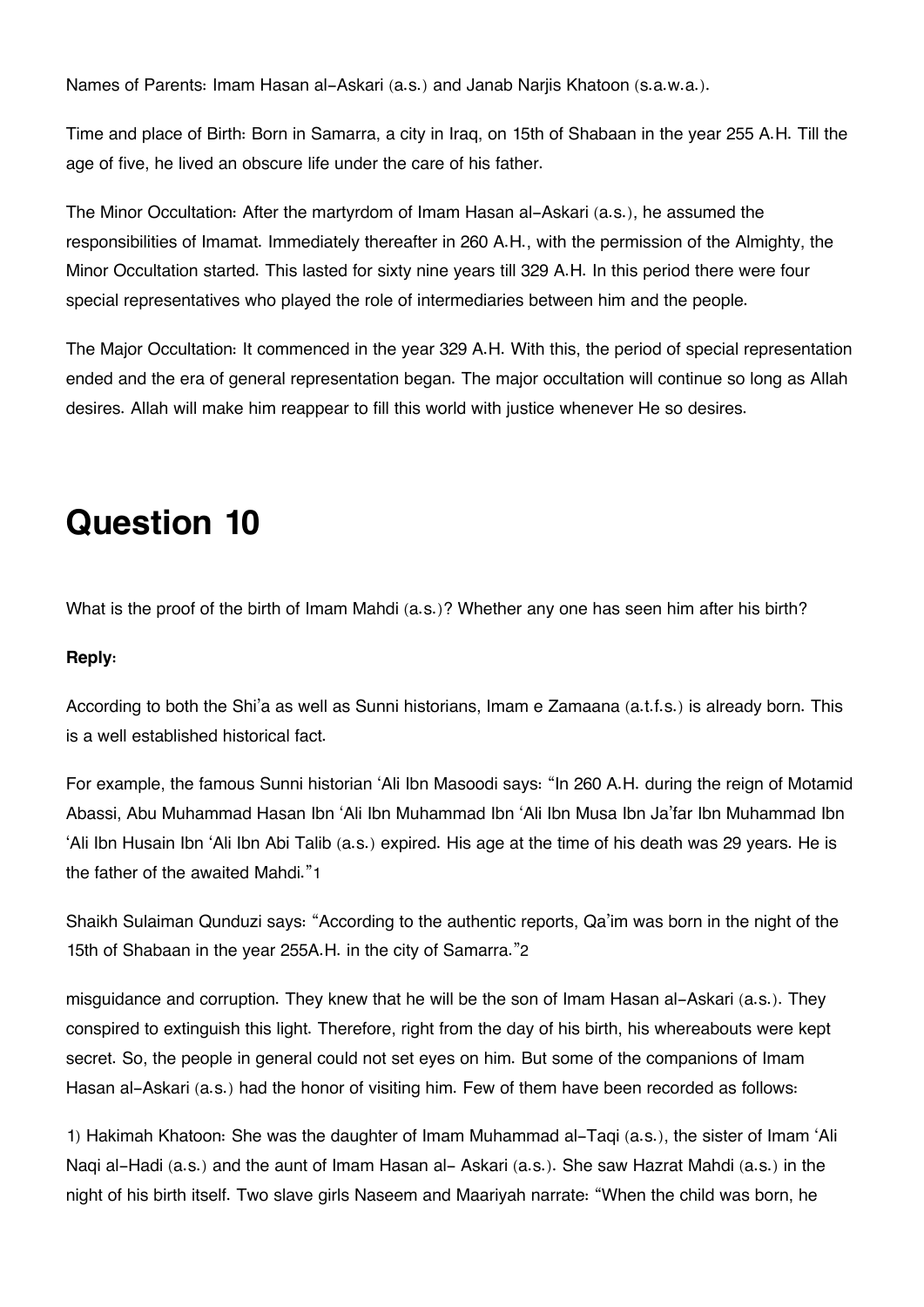prostrated on the ground and raising the index finger towards the sky, he sneezed and said:

"Praise be to Allah, the Lord of the Universe and blessings of Allah be upon Muhammad and his progeny."[3](#page--1-0)

2) Abu Basir: He was a servant who said: "I presented myself before Sahebuz Zaman (a.s.) while he was in the cradle. I went near him and did salaam." Hazrat (a.s.) asked: "Did you recognize me?" He replied: "You are my elder and my leader and the son of my Imam..." Then Imam (a.t.f.s.) said:

"I am the last of the successors and through me difficulties shall be lifted from my family and my Shi'as."[4](#page--1-0)

3) Saad Ibn Abdullah e Qummi: According to numerous reports, he went to Saamarra for visiting Hazrat Imam Hasan al-Askari (a.s.). He saw a child who was like a luminous moon. On asking about him, he was replied:

"He is Mahdi, the Qa'im of Aale Muhammad (a.t.f.s.)."[5](#page--1-0)

4) A group of Shi'as: Once a group of 40 Shi'as came in the presence of the 11th Imam, Imam Hasan al-Askari (a.s.). They asked him to introduce the divine proof after him. Imam (a.s.) accepted their request and introduced to them his son. He emerged as a full moon, resembling his father, Imam Askari (a.s.), who said:

"After me, this son of mine is your Imam and my Caliph among you. You all obey him. Don't scatter away from his leadership lest you and your religion be destroyed. Also, know that you shall not see him again after today till a very long time. Therefore, you all should obey his representative."[6](#page--1-0)

5) Abu Sahal Naubakhti: He chronicles: "When he was seriously ill, Imam Askari (a.s.) called for his son to be brought near him. Imam Mahdi (a.t.f.s.), who was a child then, responded accordingly. The son saluted the father. I looked at him. His colour was shining white. His hair was rolled up and curly. His teeth were wide. Imam Hasan (a.s.) addressed him as, "O Chief of the people of his house". He then asked his help in consuming the medicine which was brewing next to him. He assisted accordingly. Imam Askari (a.s.) performed ablutions and said to his son:

"O my son! You are the Mahdi and the proof of Allah on the earth."[7](#page--1-0)

[<sup>1.</sup>](#page--1-0) Muruj uz Zahab, Masoodi, vol. 4, p. 199

[<sup>2.</sup>](#page--1-0) Yanaabee' al-Mawaddah, vol. 3, p. 114

[<sup>3.</sup>](#page--1-0) Ilzaamun Naasib, Ayatullah Shaikh Haaeri al-Yazdi, vol. 1, p. 340

[<sup>4.</sup>](#page--1-0) Kashful Ghummah, Allama Erbeli (a.r.), vol. 2, p. 499

[<sup>5.</sup>](#page--1-0) Ilzamun Naasib, vol. 1, p. 342

[<sup>6.</sup>](#page--1-0) 'Usman Ibn Saeed', Ilzaamun Naasib, vol. 1, p. 341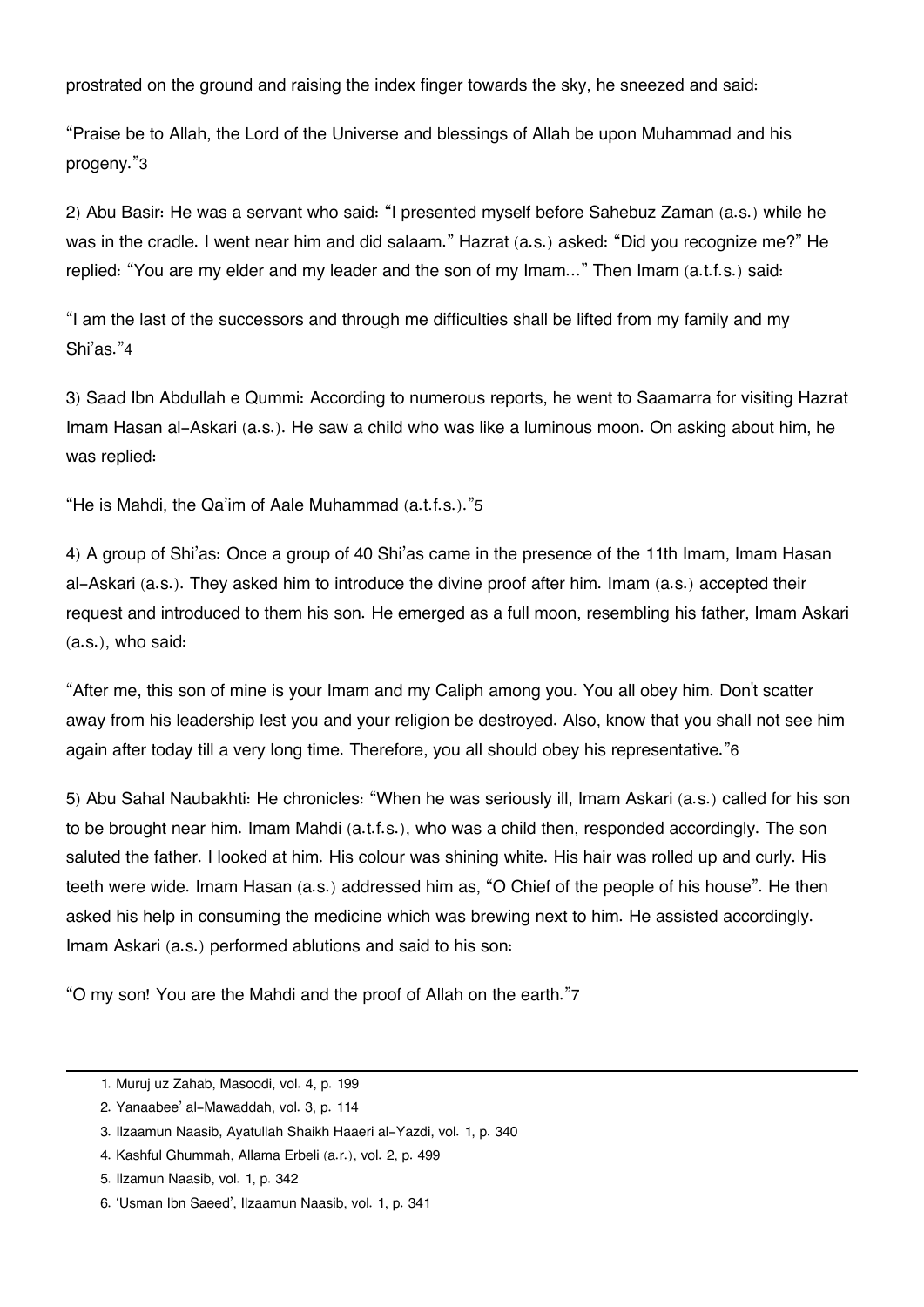## **Question 11**

Why did Imam Mahdi (a.s.) come out in the open, in spite of his many enemies, at the time of the martyrdom of his father?

#### **Reply:**

As has been explained previously that due to the exceptional conditions of that time, except a very select group none had seen Imam Mahdi (a.s.). These selective meetings continued till the day of the demise of the eleventh Imam (a.s.). That is, the eight of Rabee' al- Awwal, 260 A.H. On this day, perhaps due to four reasons, Imam Mahdi (a.s.) revealed himself to all and was present in the burial ceremonies of his honourable father, Imam Askari (a.s.) along with his assembly of relatives. These possible reasons were as follows:

1) Only an Imam can lead the funeral prayers of an Imam. For observing this divine practice, it was necessary for Imam Mahdi (a.s.) to reveal himself and perform the funeral prayers in front of the bier of his father.

2) To prevent any representative of the Caliph from reciting the funeral prayers over the holy bier of the eleventh Imam (a.s.), announcing the termination of the flow of Imamat and introducing the tyrant Abbaside Caliph as the Imam of the Shiites.

3) To prevent corruption from entering the proceedings of the matter of Imamat. Jaafar, the son of Imam 'Ali al-Hadi (a.s.) and the brother of Imam Askari (a.s.) had an evil stratagem to claim the position of Imamat. He had come with an intention to lead the funeral prayers on the bier of the martyred Imam (a.s.).

4) For verifying the continuation of the true chain of Imamat and Islamic Mastership. To announce to the believers in Imamat that after Imam Hasan al-Askari (a.s.), there is the twelfth Imam responsible for spiritual successorship, the Islamic message and religious as well as worldly mastership. He has been born and is very much present.[1](#page--1-0)

The Abbasids now knew that this is the era when, the annihilator of the oppressors, the subsider of the tyrants, and the avenger of the blood of the oppressed has been born and is very much present amongst them.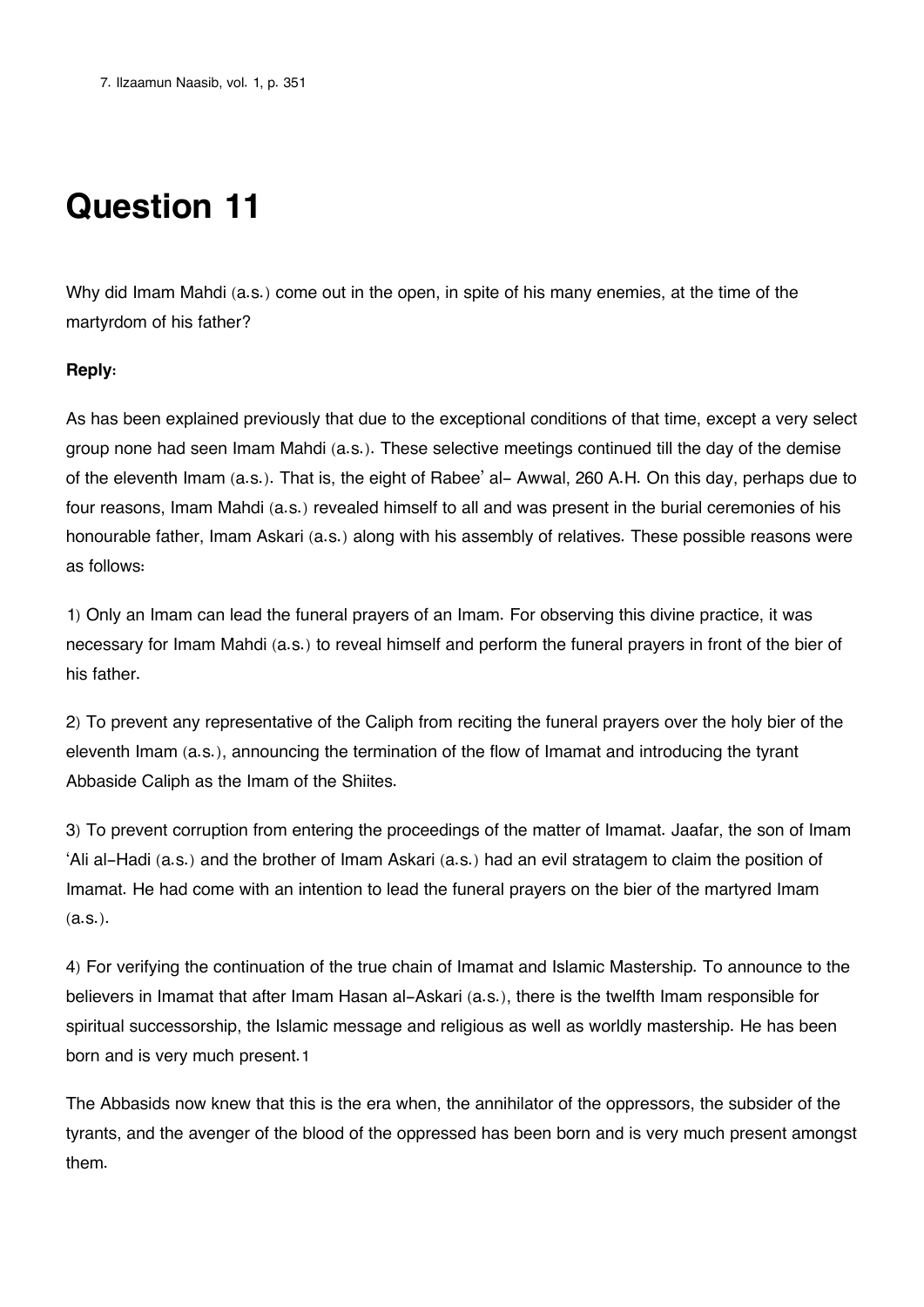## **Question 12**

Describe the details of the conditions of the birth of Imam Az-Zaman (a.t.f.s.)?

### **Reply:**

Hakimah Khatoon, the daughter of Imam Muhammad Taqi al-Javaad (a.s.), and the aunt of Imam Hasan al- Askari (a.s.) narrates the conditions of the birth of Hazrat Mahdi (a.s.) as follows:

Abu Muhammad Imam Hasan Ibn 'Ali (al-Askari) (a.s.) sent for me and said: "O Aunt! Break your fast with us tonight. This is the eve of 15th of Shabaan and Allah, the High, will bring forth the Hujjah on this night. He will be his Proof on His earth."

Lady Hakimah says that she asked him: "Who is his mother?" He (a.s.) replied: "Narjis".

On this she said: "May Allah make me your ransom! There is no sign (of pregnancy) in her." He (a.s.) said: "It is as I tell you"

Lady Hakimah continues, "I came and when I greeted and sat, she came to take off my shoes and wished me, saying:

"My lady! How are you this evening?" "Rather, you are my lady," said I, "and the lady of my household".

She turned my word down and said, "What is this dear aunt?" "Dear child! Allah, the Exalted, will grant you tonight a boy, the master of this world and the hereafter."

She sat and felt shy. When I finished the evening breaking the fast, I went to bed and slept. It was in the middle of the night when I got up to perform prayers. I finished my prayers while Narjis was still sleeping and there was still no sign (of pregnancy) in her. I sat up performing the post prayers supplications and then I went to bed. All of a sudden I woke up. She was still asleep. She then woke up and performed prayers.

Lady Hakimah said: "As doubts arose in my mind, Abu Muhammad (Imam Hasan al-Askari) (a.s.) called out, "Do not haste, O aunt, the affair has come near." I recited the Surahs Alif Laam Mim Sajdah and Yasin. As I was doing that she woke up suddenly.

I rushed towards her and read the name of Allah on her and asked "Are you alright?" "Yes" she replied. "Pull yourself together and gather your heart. It will be as I told you".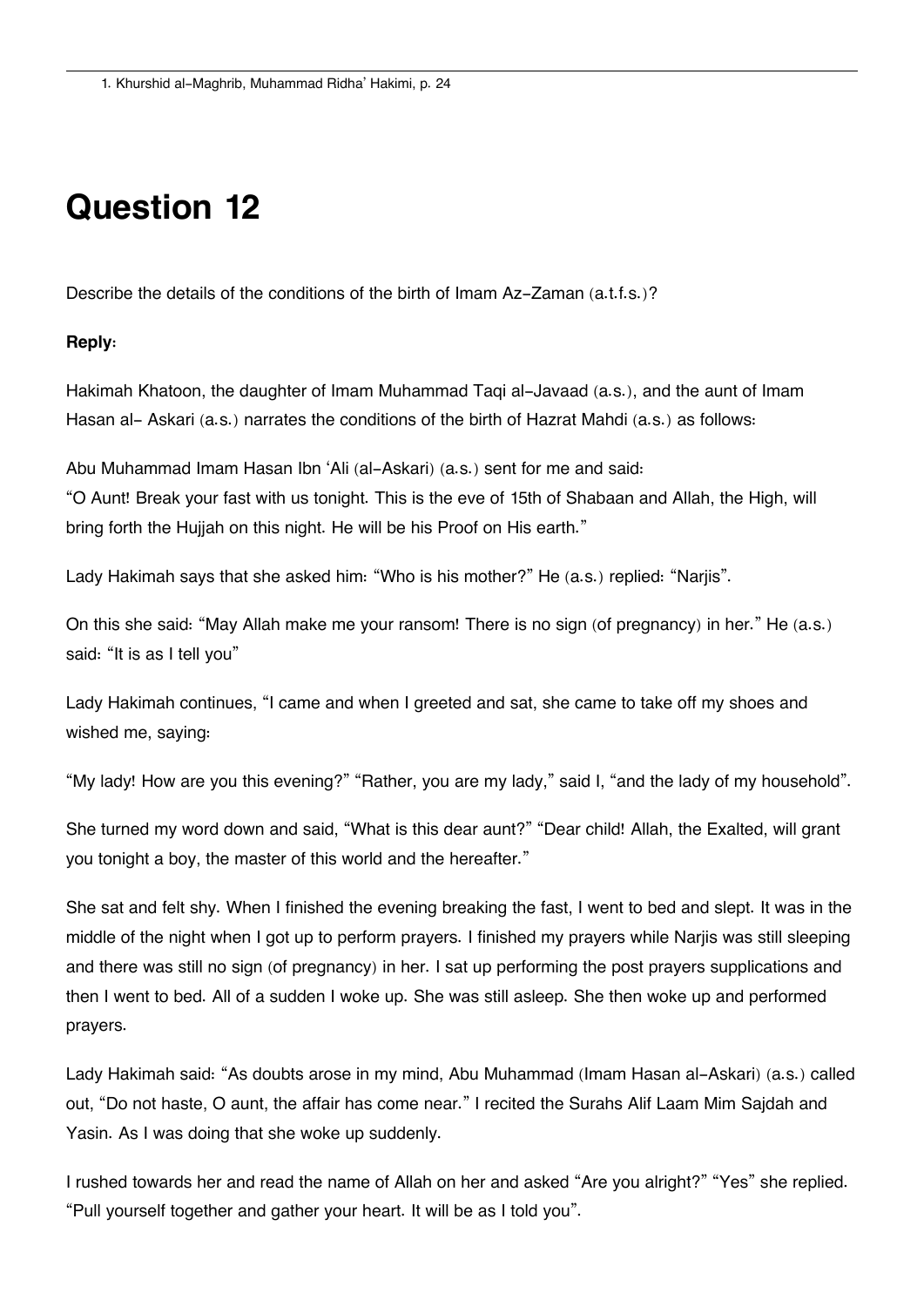Lady Hakimah continues: "And then I fainted as parturition seized her. I was brought back to my senses by my Master (a.s.).

I removed the sheet from him, and there he was, prostrating on the earth with his forehead, palms, knees and toes. I pulled him to myself and he was pure and clean. Abu Muhammad (a.s.) called on me:

"Bring my son to me, aunt." I took his son to him. He put his hands under his thighs and back and put the infant's feet on his chest. He then put his tongue in his mouth and touched his eyes, ears and joints with his hands. "My son, speak", he said.

The infant said:

"I bear witness that there is no deity other than Allah, He is the One without a partner, and I bear witness that Muhammad (s.a.w.a.) is Allah's Messenger."

He then sent salutations upon Amirul Momeneen (a.s.) and the other Imams (a.s.) till he reached his father and then stopped on account of reverence.

Abu Muhammad (a.s.) said, "Take him to his mother so he may greet her and then bring him back to me". I took him to his mother and he greeted her. Then I brought him back and put him in the sitting room. He then said, "Aunt, come to us on the seventh day."

Lady Hakimah says, "In the morning, I came to offer my greetings to Abu Muhammad (a.s.). I removed the curtain looking for my Master. On failing to find him, I asked his father, "May I be your ransom, where is my Master?"

He (a.s.) said, "We entrusted him to the one that the mother of Moses (a.s.) had entrusted him to." When it was the seventh day, I came and greeted and sat down. He (a.s.) said, "Bring my son to me." I brought my master wrapped in a diaper. He did to his son what he had done earlier. Then he put his tongue into his mouth, as if he was feeding him milk or honey. Then he said, "Talk, O my son."

The blessed infant said, "I bear witness that there is no deity other than Allah." He then praised and beseeched blessings for Muhammad (s.a.w.a.) and Amir ul-Mu'minin 'Ali (a.s.), and every one of the Imams (a.s.) till he reached his father. Then he recited this verse:

وَنُرِيدُ أَنْ نَمَنٌ عَلَى الَّذِينَ اسْتَضْعِفُوا فِي الأَرْضِ وَنَجْعَلَهُمْ أَئِمَّةً وَنَجْعَلَهُمُ الْوَارِثِينَ وَنَمَكِنَ لَهُمْ فِي الأَرْضِ وَنَرِيَ فِرْعَوْنِ وَهَامَانِ وَجُنُودَهُمَا مِنْهُمْ مَا كَانُوا يَحْذَرُونَ

*"And We desire to confer kindness upon those who have been enfeebled on the earth and make them Imams and make them heirs and give them power on earth and show Pharaoh and Haman*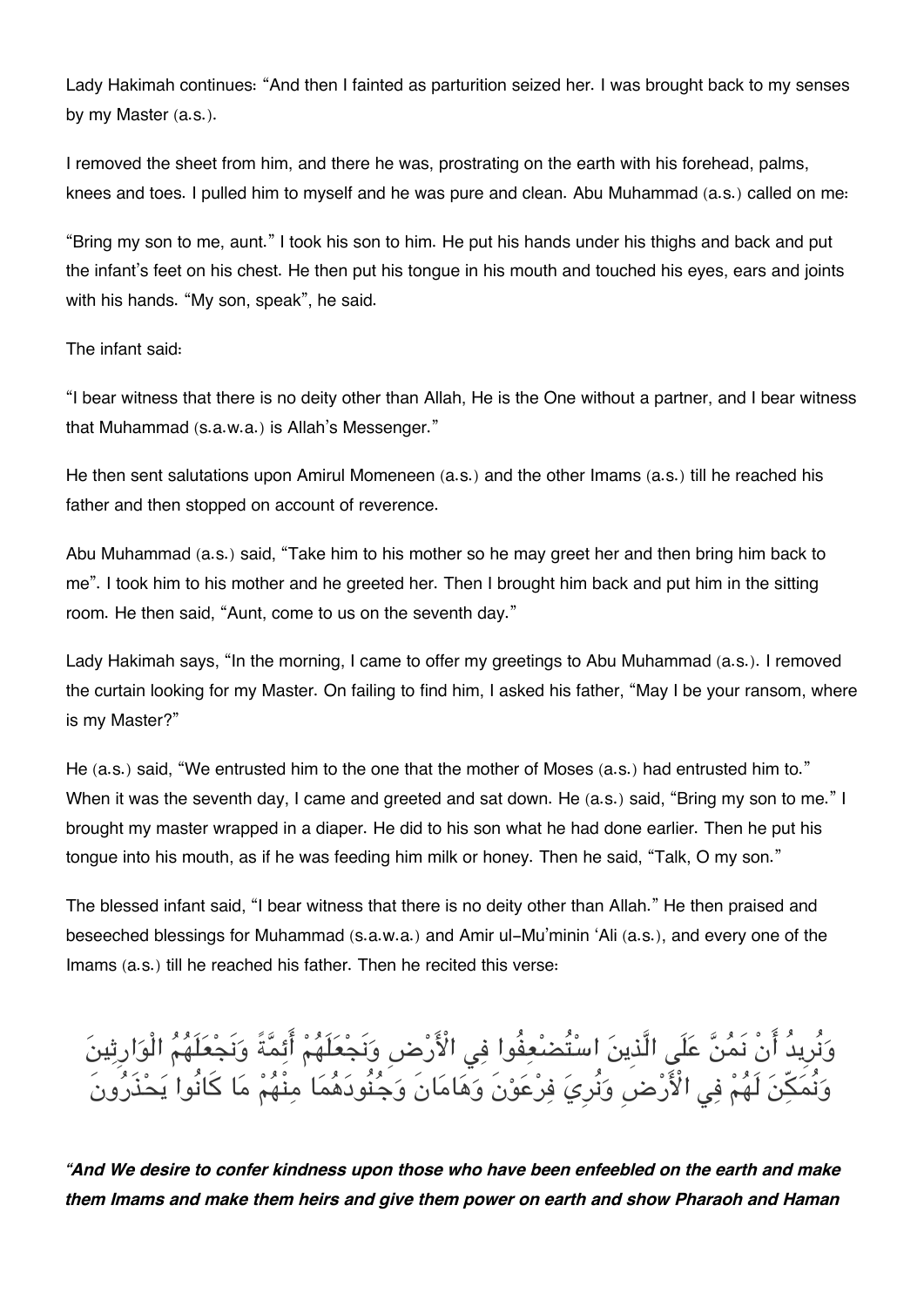#### *and their armies what they have been averting." (Surah Qasas, 28: 5-6)* [1](#page--1-0)

Other narrations mention that, "When Hazrat Saaheb ul Amr (a.s.) was born, a light beamed from his forehead towards the heights of the heaven. I saw white birds descending from the sky, rubbing their wings on his head and body and then flying off. Hazrat Imam Hasan al- Askari (a.s.) told me:

"O aunt! Bring my son to me. ...... On his arm, the Qur'anic verse was written:

## وقُل جاء الْحق وزَهق الْباطل ۚ انَّ الْباطل كانَ زَهوقًا

## *"Say: Truth has arrived and falsehood vanished. Surely, falsehood was bound to vanish." (Surah Bani Israael, 17: 81)* [2](#page--1-0)

"Sahl al-Shaybani narrates, 'Bishr ibn Sulaiman al- Nakhkhaas, a descendant of Abu Ayyub Ansari and a devotee of Abu al-Hasan (a.s.) and Abu Muhammad (a.s.) and their neighbor at Saamarraa, Kafur, the servant came to me and said, "Our Master Abu al-Hasan 'Ali Ibn Muhammad (a.s.) is calling you.' I went to the Master and as I sat in front of him, he said:

"O Bishr, you are from the descendants of the Ansaar. This devotion is your legacy, which each coming generation of yours inherits from your preceding generation. You are the trusted ones of us Ahlul Bayt (a.s.). I am elevating you and ennobling you by an excellence through which you will surpass all Shiites in devotion, by sharing a secret with you and sending you to purchase a certain bondmaid."

He then wrote a very fine letter in Roman script and Roman language and imprinted his seal on it. He took out a yellow cloth wherein were two hundred gold coins. He said, "Take this and go to Baghdad." He told me to go to the crossing of the Euphrates on noon of such and such day and when I reach the boats of the captives, he said:

"You will see bondmaids in them. You will find buyers working for the procurers of the Abbasids and a small group from the Arab youths. When you see that keep an eye on a man called Umar ibn Yazid al-Nakhkhas from a distance all day long, until a bondmaid with the described qualities is brought to the buyers."

... At that moment go to Amr Ibn Yazid al- Nakhkhas and tell him you have a kind-hearted letter from a certain man of nobility, which he has written in Roman language and in Roman script, describing therein his benevolence, his fidelity, his excellence, and his generosity, so she may discern from it the character of its author. Should she be interested in him and choose him, then I am his representative in buying her from you."

Bishr Ibn Sulayman says, "I did all that which my Master Abu al-Hasan (a.s.) had ordered me to do with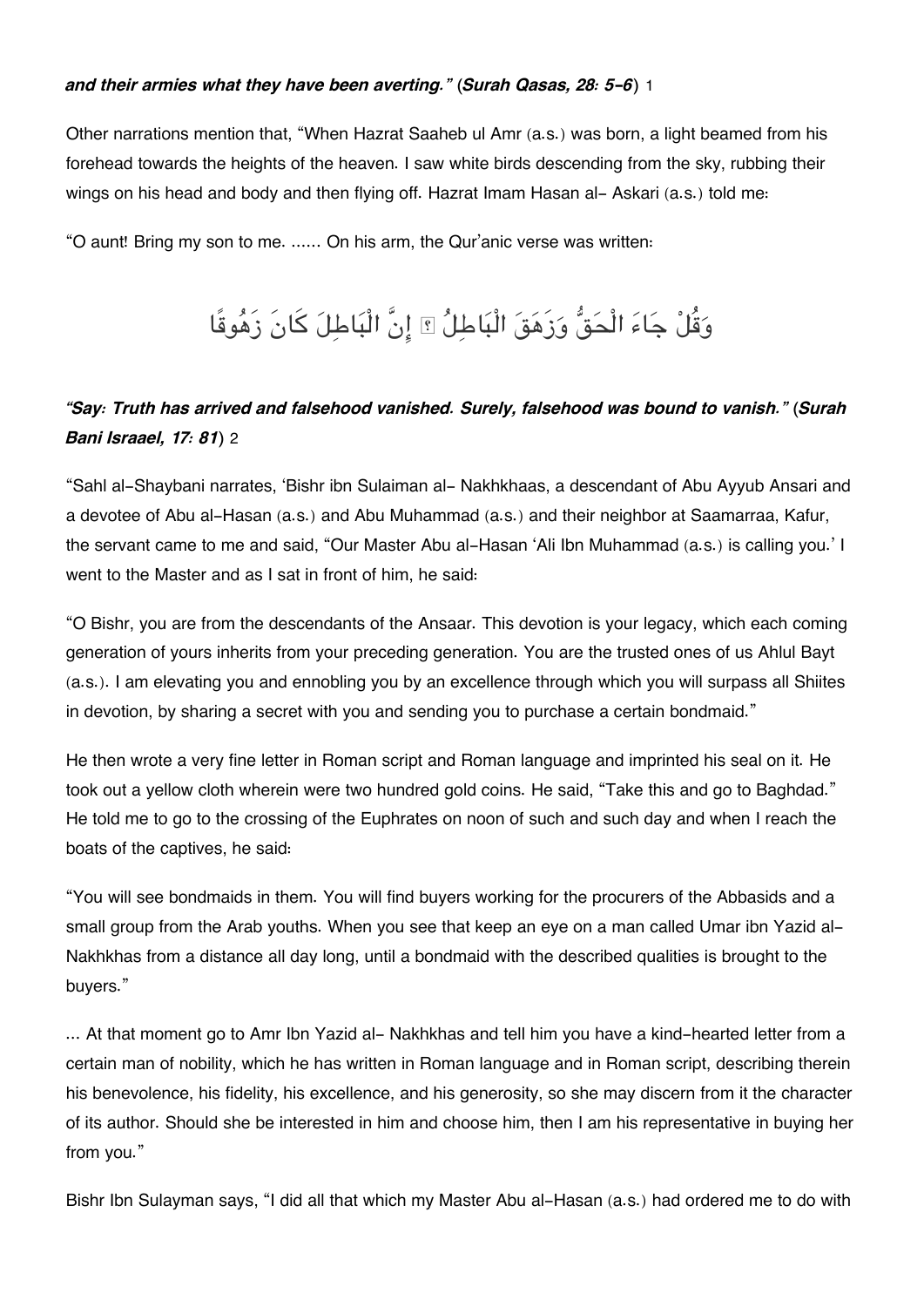respect to the bondmaid. When she saw the epistle, she cried profusely and said to Amr Ibn Yazid, "Sell me to the author of this letter." She took the solemnest of oaths that should he refuse to sell her to him, she will take her life.

I negotiated the price with the dealer until it settled exactly on the amount of dinars my Master had given me. The money being sufficient, I took the bondmaid, who was extremely happy and joyous. I returned with her to my residence in Baghdad. She was very restless until she took out from her pocket the letter of our Master. She would kiss it and put it on her eyes and place it on her cheeks and touch it to her body. Astonished, I said, "You are kissing a letter whose author is unknown to you!"

"O unaware of the position of the progeny of Prophets (a.s.)," she responded. "Lend me your ears and empty your heart for my words. I am Malika, the daughter of Yashua, son of the Caesar of Rome. My mother is from the descendants of the disciples (Hawaariyyoon) of Jesus, and her lineage goes back to the successor of Jesus, Sham'oon. I will narrate to you the wonderful story. My grandfather, the Caesar (of Rome), wanted me to marry his nephew when I was a thirteen years of age.

So, he gathered in his palace three hundred priests and monks from the descendants of the Hawaariyyoon, and from their men of stature seven hundred men. He gathered four thousand men from the commanders of the army and officers of the military and leaders of the armed forces and chiefs of the tribes. He erected a throne from the dearest of his riches, which was studded with varieties of jewels and was raised over forty steps.

When his nephew climbed, the crosses were fixed about, the bishops took their stands in great reverence, and the pages of the Bible were opened, suddenly the crosses collapsed from the top and hit the ground. The pillars of the throne crumbled and crashed onto the floor. My grandfather's nephew, who had risen over the throne, fell down and became unconscious. The colours of the bishops changed and their chests trembled. Their leader said to my grandfather, 'Please excuse me from facing this evil, which forebodes the demise of the Christian religion and the regal creed.'

"My grandfather took this as an evil omen and said to the bishops, 'Erect these scaffolds, raise the crosses and bring the brother of this deceased man, whose dreams have been ruined, so I may marry him to this young girl; so the evil of his dead brother may go away through his good-fortune.'

"When they did that, the same thing happened to the second prospective groom as had happened to the first. People dispersed. My grandfather the Caesar stood in great distress and entered the quarters of the womenfolk. I dropped the curtains and the same night dreamt that Prophet Jesus (a.s.), Sham'un (a.s.) and a number of disciples (Hawaariyyoon) had gathered at my grandfather's palace. They had installed a pulpit of light that was defying the heavens in height. It was the same spot where my grandfather had installed his throne.

At this, Muhammad (s.a.w.a.), his son in law and successor the Prince of the Believers (a.s.) and a number of his sons (a.s.) entered. Prophet Jesus (a.s.) went forward and embraced him. Muhammad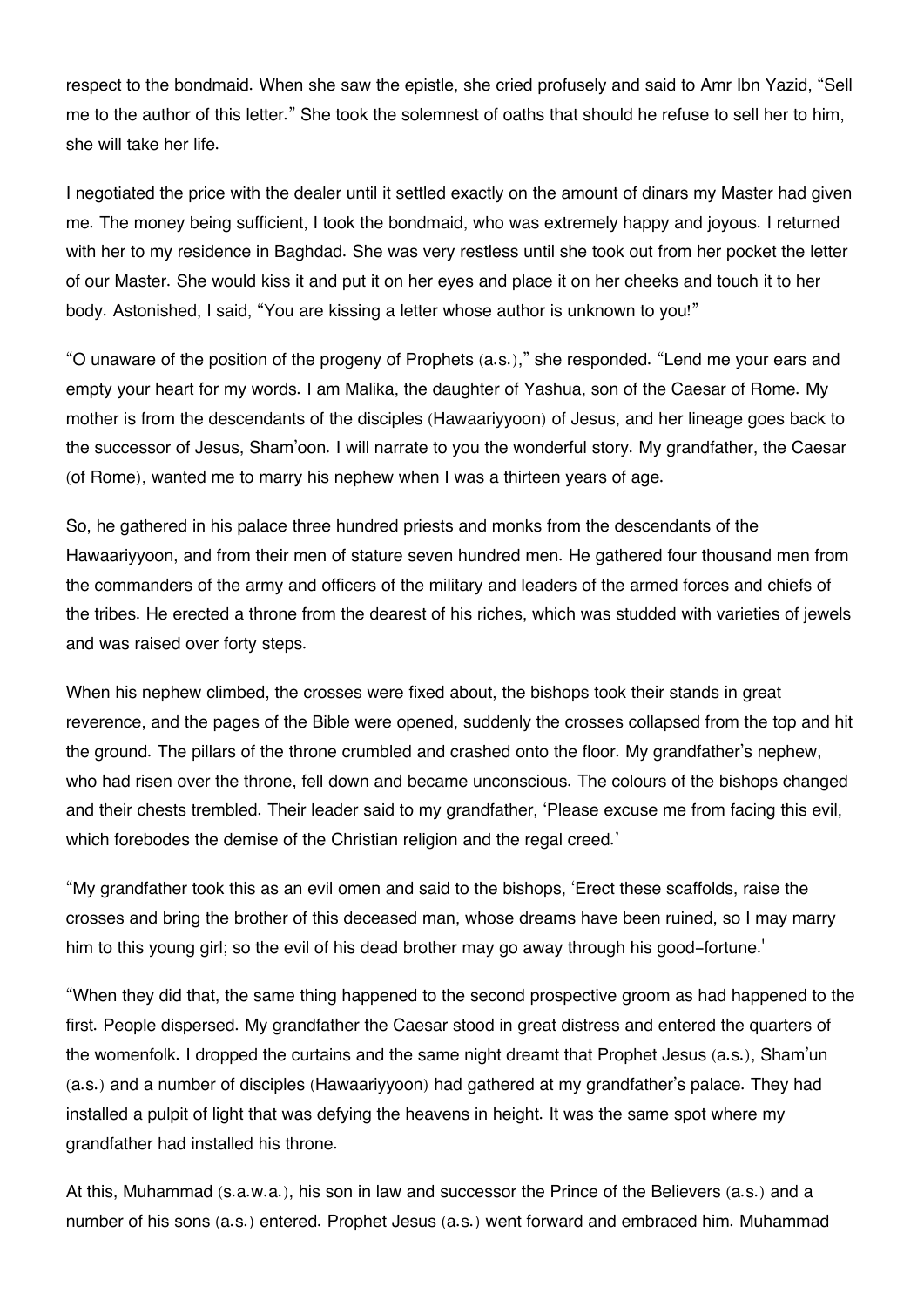(s.a.w.a.) said to him, 'O Ruhallah, I have come to you to propose to your successor Sham'un for his daughter Malika for this son of mine', pointing towards his son Abu Muhammad (Imam Hasan al-Askari) (a.s.), the son of the writer of this epistle. Prophet Jesus (a.s.) looked at Sham'un (a.s.) and said, 'The greatest honor has come to you. Let your relation be bonded with the relation of the house of Muhammad (s.a.w.a.).'

"Sham'un said, 'It will be my honor to do so.' He climbed the pulpit. Muhammad (s.a.w.a.) performed the rituals and married me to his son. Prophet Jesus (a.s.), the sons of Muhammad (s.a.w.a.) and the disciples bore witness. When I woke up, I was scared to report this to my father or grandfather, fearing they will kill me. I kept this a secret and did not reveal it to them. Meanwhile, my heart longed for Abu Muhammad (a.s.) so much that I forsook eating and drinking. I became weak and became lean and sickly. There was no physician in the cities of Rome (modern day Italy) that my grandfather did not consult for my treatment. When despair overwhelmed him, he said to me, 'O solace of my heart, do you have any wish that I may fulfil it?'"

I said, 'Grandfather, I see the doors of relief shut on me. However, if you save the Muslim captives in your prison torture, remove their manacles, favour them and kindly release them, I am hopeful that Prophet Jesus (a.s.) and his mother (a.s.) will give me health.'

When he did that, I made an effort to show good recovery and ate a little food. This made him very happy and he became ever intense to confer kindness and respect upon the captives.

"I also saw in my dreams for fourteen nights the Chief of the women of the worlds, Hazrat Fatimah (a.s.). She visited me along with Mary (a.s.), the daughter of 'Imran, and one thousand serfs from the Gardens. Mary says to me, "This is the Chief of the ladies (a.s.), the mother of your husband Abu Muhammad, (a.s.).' I held her, cried and complained why Abu Muhammad (a.s.) did not come to visit me. The Chief of the ladies (a.s.) said:

'...If you desire the pleasure of Allah, the Exalted, and the pleasure of Prophet Jesus (a.s.) and his mother (a.s.), and to have Abu Muhammad (a.s.) visit you, say, I bear witness that there is no deity other than Allah and that my father Muhammad is the Messenger of Allah.'

"When I spoke these words, the Chief of the ladies of the world embraced me and my soul was blessed. She (a.s.) said, 'Now expect the visitations of Abu Muhammad (a.s.). I am sending him to you.' I woke up in great excitement and expectation of meeting Abu Muhammad (a.s.) When it was the next night, I saw Abu Muhammad (a.s.) in my dream... and his visitation to me have not ceased yet."

Bishr says, "I said to her, 'How did you fall amongst the captives?'"

She said, "Abu Muhammad (a.s.) told me on one of the nights, 'Your grandfather will shortly be dispatching an army to fight the Muslims on such and such day, and he will follow them. You have to join them in the wardrobe of servants along with a number of servants from such and such route. I did that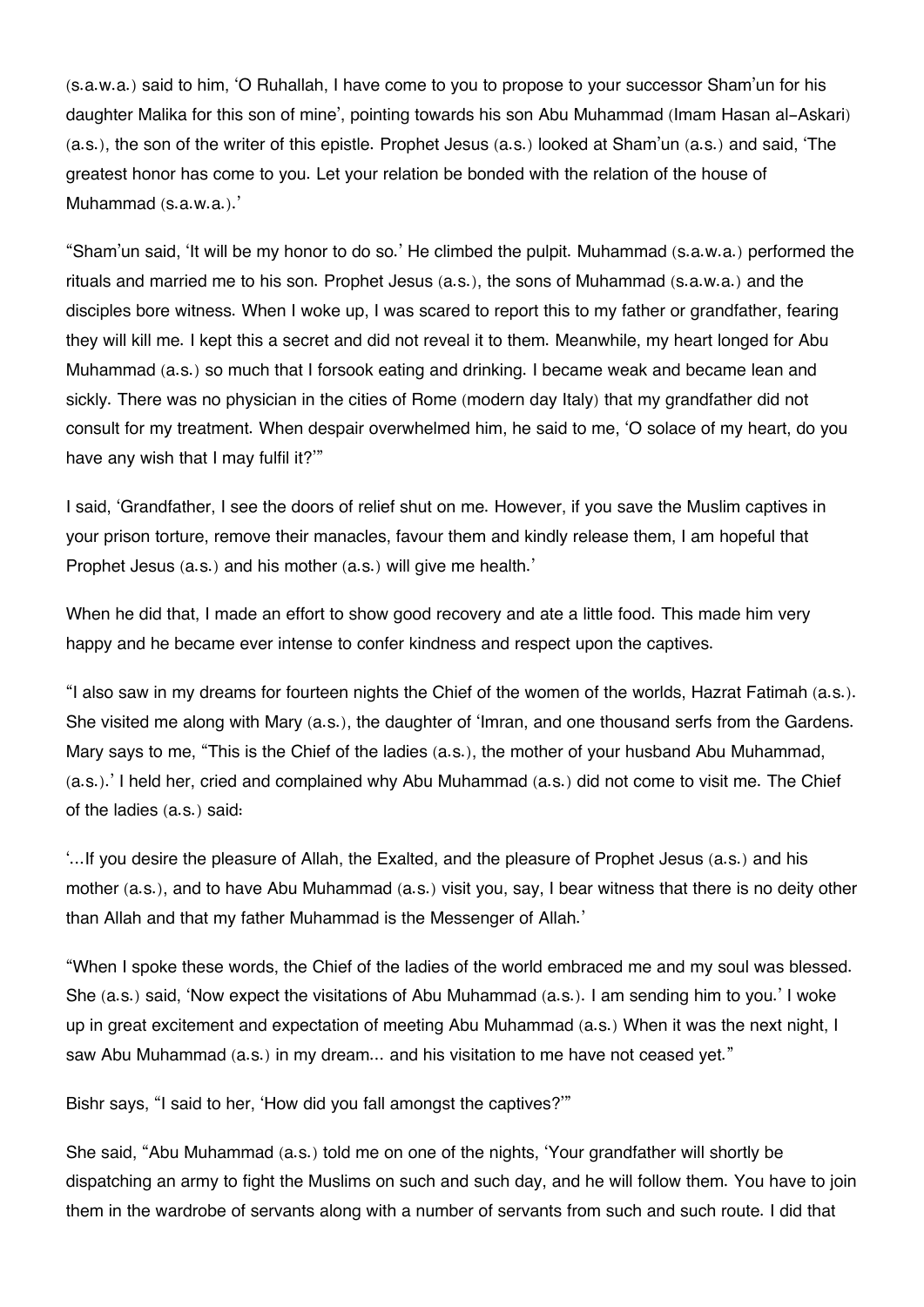and the vanguards of the Muslims encountered us, which led to my situation that you see.

None knows that I am the granddaughter of the Roman Caesar until now except you and that is because I told you. The gentleman in whose share of booty I fell, asked me of my name. I concealed my identity from him and said, 'Narjis'. He said, 'A name of the servants.' I said to her, "It is amazing that you are Roman and your language is Arabic."

She said, "Due to my grandfather's persistence and encouragement to increase my learning, he appointed a woman, who was his interpreter, to visit me. She would come to me day and night and teach me Arabic until I became fluent and articulate."

Bishr said: "When I brought her back to Saamarraa, I entered upon my Master Abu al Hasan (a.s.). He said to her, "How did Allah show you the Glory of Islam and disgrace of Christianity and the nobility of Muhammad and his Household?" She said, "How would I describe, O son of the Messenger of Allah, something which you know better than me?" "I would like to confer kindness on you."

He said to her: "Which one is dearer to you, ten thousand gold coins or a happy tiding of eternal grandeur?" "Happy tidings of a son for me," she said. "Rejoice the tidings of a son who will rule the world, from the East to the West, and will fill the earth with equity and justice as it would be fraught with oppression and corruption."

"From whom?" she asked. From the one for whom the Messenger of Allah (s.a.w.a.) proposed for you on such and such night, in such and such year, replied my Master in Roman. He said, "To whom Jesus and his successor married you." "From your son Abu Muhammad (a.s.)?" she asked. Do you know him?" "Has there been a night he has not visited me since I have embraced Islam at the hands of the Chief of the Ladies!"

Our Master said, "Kafur, call my sister Hakimah." And when she entered, he said to her, "Here she is." Lady Hakimah embraced her and was delighted to see her.

Abu al–Hasan (a.s.) said to her:

Muhammad Ibn 'Ali Ibn Hamza has narrated the following names of the mother of Hazrat Hujjat (a.t.f.s.): Malika, Susan, Rehaanah, Saiqal and Narjis.

"O daughter of the Messenger of Allah, take her to your house and teach her the duties and the traditions, for she is the wife of Abu Muhammad (a.s.) and the mother of al-Qa'im (a.t.f.s.)."

[<sup>1.</sup>](#page--1-0) Behaarul Anwaar (English tr.), vol. 51, pp. 10-12, Ansariyan Publications

[<sup>2.</sup>](#page--1-0) Muntahal Aamaal, Shaikh Abbas Qummi (a.r.), vol. 2, p. 285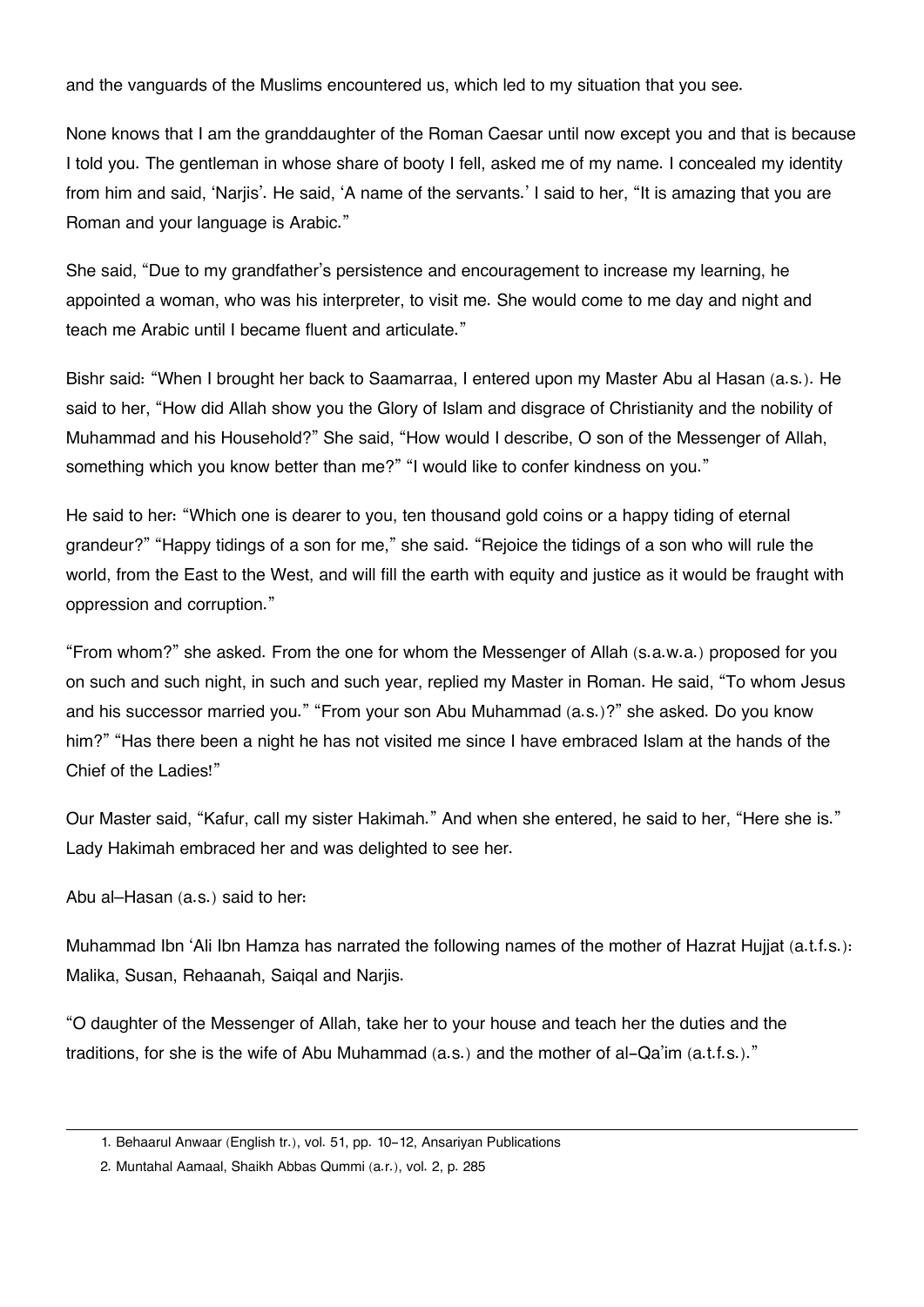## **Question 14**

Mention the names, titles and agnomens of Hazrat Mahdi (a.t.f.s)?

### Reply:

The real name of Hazrat Mahdi (a.t.f.s.) is "M-H-M-D" which is the same as that of the Holy Prophet (s.a.w.a.). The Holy Prophet (s.a.w.a.) had prophesied,

"His name will be my name and his agnomen will be my agnomen."[1](#page--1-0)

His agnomen is Abul Qasim. He is also addressed as Abu Saaleh, Abu Abdillah, Abu Ibrahim, Abu Ja'far and Abu Husain."[2](#page--1-0)

His Titles are:

### **Mahdi:**

This is his most famous title. The word "Mahdi" is derived from the infinitive of guidance and means the one who has been guided by the Almighty. In this context Imam As-Sadiq (a.s.) was asked, "Why is he called al-Mahdi?" He (a.s.) replied:

"Because he will be guided to every hidden affair ."[3](#page--1-0)

Also, it has been narrated from Imam Al-Baqir (a.s.):

"He is named Mahdi as, he will guide to a hidden affair"[4](#page--1-0)

#### **Qa'im:**

This means the one who will rise with the truth. The Holy Prophet (s.a.w.a.) said:

"Al-Qa'im has been named so because he will rise after the oblivion of his name."[5](#page--1-0)

When Imam Muhammad al-Taqi (a.s.) was asked:

"Why has he been named al-Qa'im?" He (a.s.) replied:

"Because he will rise after the oblivion of his name and the refutation of his Imamate by the majority of believers."[6](#page--1-0)

#### **Mansoor:**

While explaining the Qur'anic verse: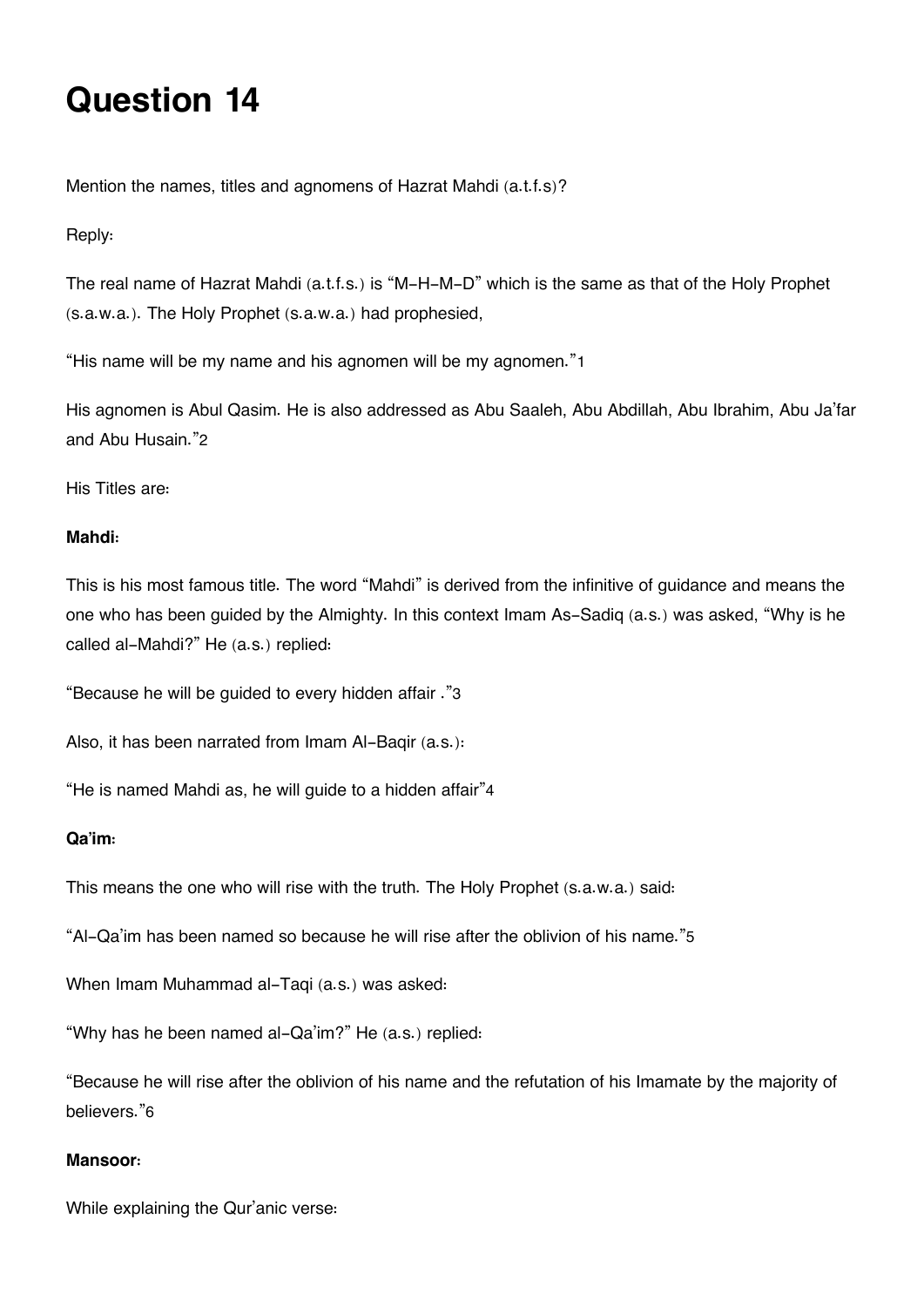# .... ومن قُتل مظْلُوما ...

### *"…Whosoever is killed unjustly...." (Surah al-Isra', 17:35)*

Imam Al-Baqir (a.s.) said: "It refers to Husain Ibn 'Ali (a.s.)."

Regarding the second part of the verse:

فَقَدْ جَعَلْنَا لِوَلِيِّهِ سُلْطَانًا فَلَا يُسْرِفْ فِي الْقَتْل ۩ إِنَّهُ كَانَ مَنْصُورًا

## *"...We have assigned to his heir the authority, so he may not exceed in killing and the one who is helped (Mansoor)" (Surah al-Isra', 17:35)*

He (a.s.) said:

…

"Allah has named the Mahdi, al-Mansur as He has named Ahmad, Muhammad and Mahmood and as Jesus has been named al-Masih"

#### **Muntazar:**

Imam Muhammad al-Taqi (a.s.) was asked:

"Why is he called Muntazar (one who is awaited)?"

He (a.s.) replied:

"Because the days of his occultation will be prolonged and its duration lengthy, with the sincere ones waiting his reappearance and the doubters denying it......" [7](#page--1-0)

#### **Baqiyatullah:**

It has been narrated in traditions that, when Hazrat (a.t.f.s.) will reappear, he (a.s.) will lean against the Kaaba. Three hundred and thirteen of his followers will gather around him from far away places. The first words with which he will address them will be this Qur'anic verse:

بَقِيَّتُ اللَّهِ خَيْرٌ لَكُمْ إِنْ كُنْتُمْ مُؤْمِنِينَ ؟ وَمَا أَنَا عَلَيْكُمْ بِحَفِيظٍ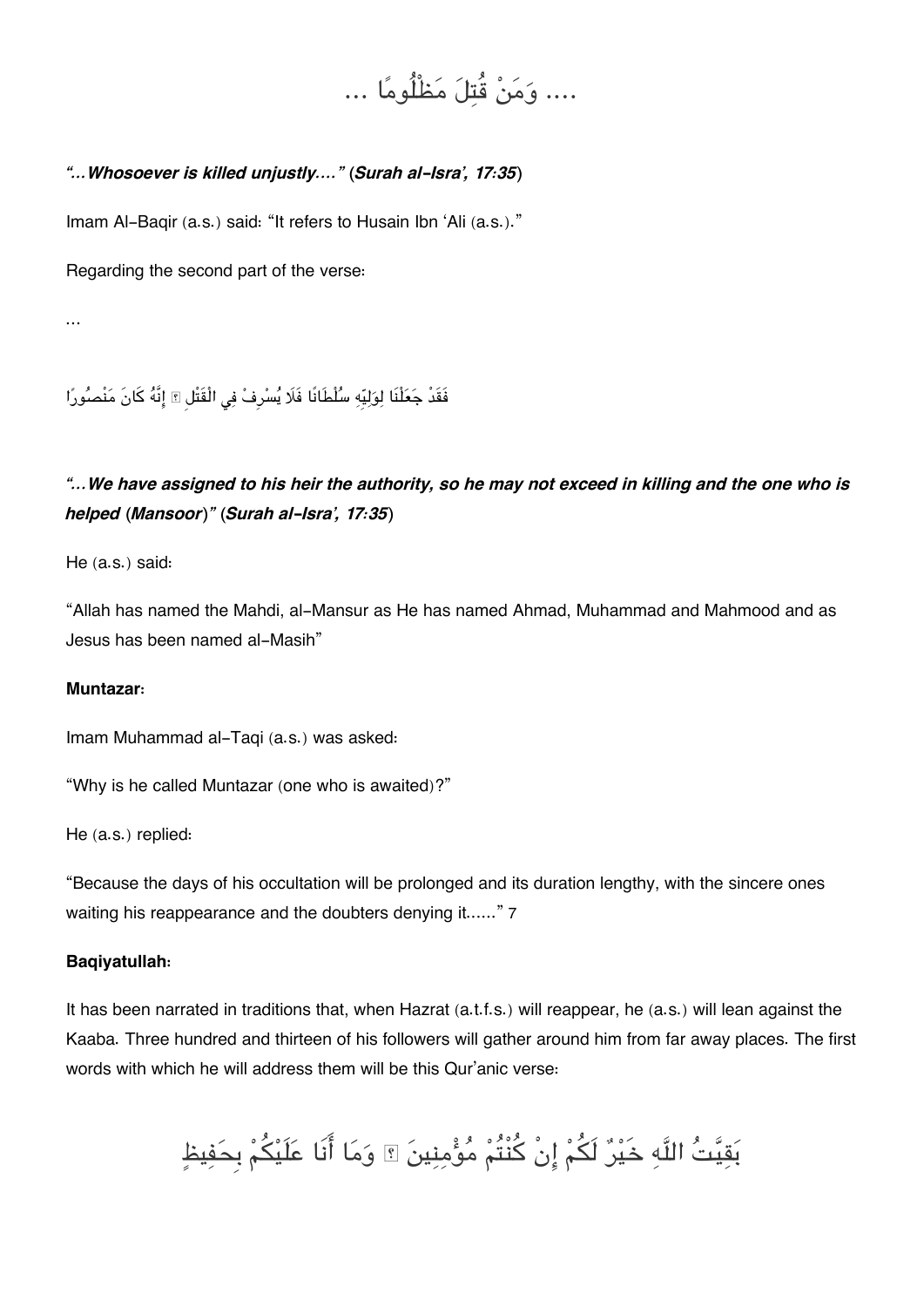#### *"What remains with Allah is better for you if you are believers." (Surah Hud, 11: 86)*

He will then say:

"I am the 'Baqiyatullah' (the remnant of Allah). I am His proof and His caliph over you all."

Then all will salute him thus: "Salutations be upon you, O Baqiyatullah in His earth."[8](#page--1-0)

In addition, he (a.t.f.s) is also addressed by the following titles:

- Hujjatullah (The proof of Allah)
- Al-Khalaf al-Saaleh (The Virtuous Heir)
- Gharim (The One who seeks)
- Mu'ammal (The One who is hoped for)
- Muntaqim (The Avenger)
- Al-Maa al-Maeen (The flowing water)
- Waliullah (The Friend of Allah)
- Sahibul Amr (Master of the Affair)
- Sahibuz Zamaan (Master of the Age)

We shall continue the series of these questions in the following volumes, Inshallah.

We pray to Allah, the Almighty, that He hastens the reappearance of our master Hazrat Baqiyatullah al-Azam (a.t.f.s.) and that He enumerates us amongst his followers and helpers. Ameen.

- [3.](#page--1-0) Behaarul Anwaar, vol. 51, chapter 2, H. No. 6
- [4.](#page--1-0) Isbatul Hudaat, Shaikh Hurr Aameli, vol. 7, p. 110 & 169
- [5.](#page--1-0) Ma'anil Akhbar, Shaikh Saduq, p. 65
- [6.](#page--1-0) Kamaaluddin, p. 387
- [7.](#page--1-0) Kamaaluddin, p. 378
- [8.](#page--1-0) Muntahal Aamaal, Shaikh Abbas Qummi, vol. 2, p. 286

[<sup>1.</sup>](#page--1-0) Kamaaluddin, p. 287

[<sup>2.</sup>](#page--1-0) Ilzaamun Naasib, Shaikh Haaeri Yazdi, vol. 1, p. 483